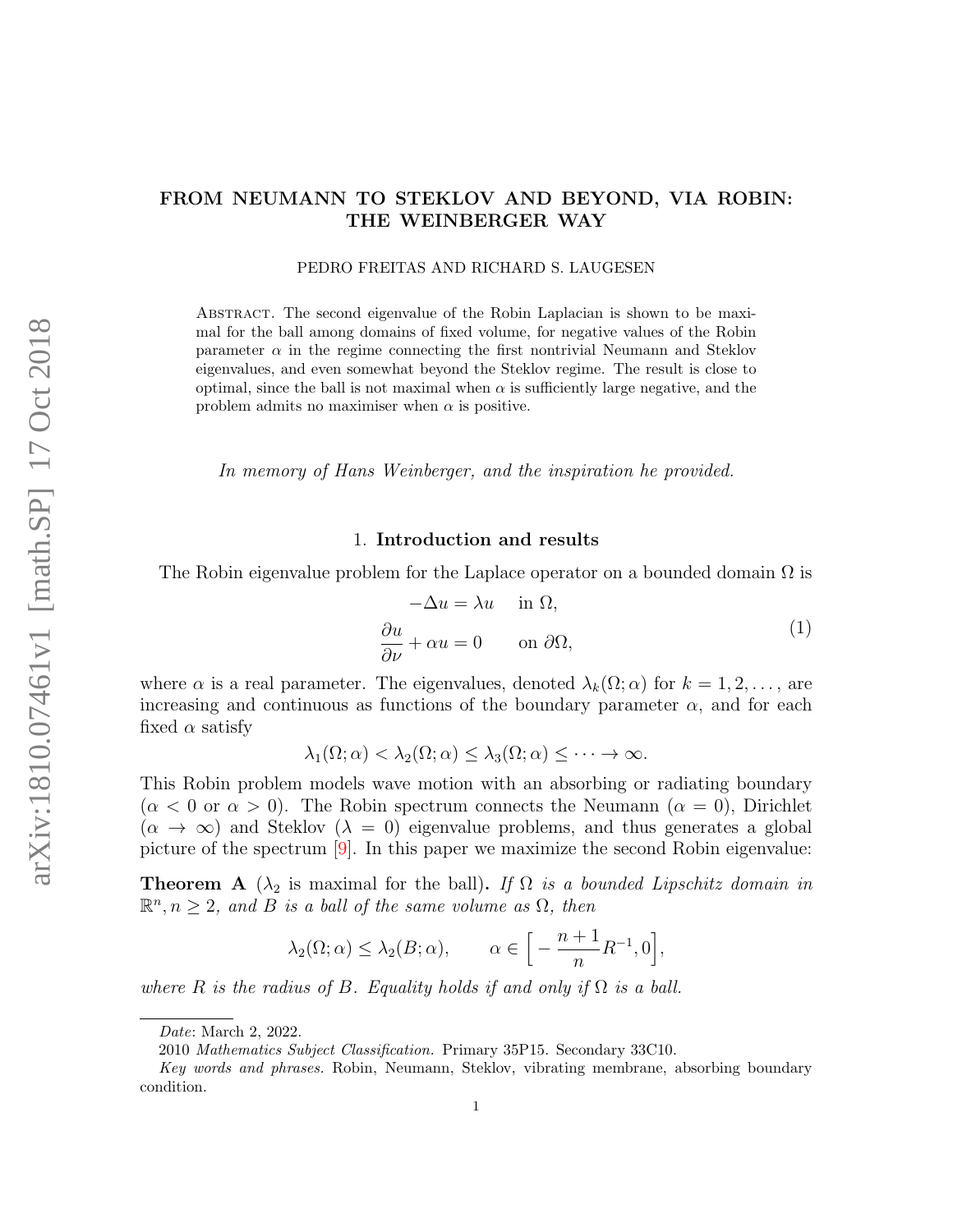The value  $\alpha = -R^{-1}$  is significant in that it makes  $\lambda_2$  vanish for the ball. Thus the theorem ensures  $\Omega$  has at least two negative Robin eigenvalues whenever  $\alpha < -R^{-1}$ .

From maximality of the ball at the values  $\alpha = 0$  and  $\alpha = -R^{-1}$  we recover maximality of the first nontrivial Neumann and Steklov eigenvalues:

<span id="page-1-0"></span>Corollary B (Steklov  $\sigma_1$  and Neumann  $\mu_1$  are maximal for the ball). If  $\Omega$  is a bounded Lipschitz domain in  $\mathbb{R}^n, n \geq 2$ , and B is a ball of the same volume as  $\Omega$ , then

 $\sigma_1(\Omega) \leq \sigma_1(B)$  and  $\mu_1(\Omega) \leq \mu_1(B)$ ,

with equality if and only if  $\Omega$  is a ball.

The inequalities for  $\mu_1$  and  $\sigma_1$  were first proved in the simply connected planar case by Szegő  $[21]$  and Weinstock  $[23]$ , respectively, using complex analytic techniques. The results were generalized to arbitrary domains in  $n$ -dimensions by Weinberger [\[22\]](#page-22-2) for  $\mu_1$ , and by Brock [\[6\]](#page-21-1) for  $\sigma_1$  (who further obtained maximality of the ball for the harmonic mean of  $\sigma_1, \ldots, \sigma_n$ . In fact, Weinstock normalized the perimeter rather than area of the domain, and so his result on  $\sigma_1$  is stronger than Brock's, in 2 dimensions. Bucur *et al.* [\[7\]](#page-21-2) recently strengthened the inequality on  $\sigma_1$  to surface area normalization in all dimensions, for the class of convex domains. For history and recent developments on Robin, Steklov and Neumann problems, we recommend the open access book on spectral shape optimization edited by Henrot [\[19\]](#page-21-3).

[Corollary B](#page-1-0) makes explicit a relation in [Theorem A](#page-0-0) between the Neumann and Steklov eigenvalue inequalities. These eigenvalues had, until now, been regarded as representing different aspects of the spectral theory of the Laplace operator, probably because they lie on different axes in the spectral plane: the Neumann eigenvalue is the λ-intercept of the curve  $\alpha \mapsto \lambda_2(\Omega; \alpha)$ , while the Steklov eigenvalue is its α-intercept.

Our proof of [Theorem A](#page-0-0) is inspired by Weinberger [\[22\]](#page-22-2), making use of the Rayleigh quotient

$$
Q[u] = Q[u; \alpha] = \frac{\int_{\Omega} |\nabla u|^2 dx + \alpha \int_{\partial \Omega} u^2 dS}{\int_{\Omega} u^2 dx}, \qquad u \in H^1(\Omega).
$$

The domain has Lipschitz boundary, and so  $H^1(\Omega)$  imbeds compactly into  $L^2(\Omega)$ . Hence the Robin spectrum is well defined and discrete, and given by the usual minimax variational principles in terms of the Rayleigh quotient.

The difficulty in the Robin case, when compared to the Neumann case  $(\alpha = 0)$ , lies in handling the integral over the boundary in the numerator of the Rayleigh quotient. We start in [Proposition 1](#page-4-0) by estimating the boundary integral with an integral over the domain, which then enables us to apply centre of mass and transplantation arguments as in Weinberger's method. The first part of the paper is dedicated to these preliminaries, and to ascertaining the necessary monotonicity properties for the Robin eigenfunctions of the ball. The theorem and corollary are then proved in [Section 7](#page-14-0) for  $-R^{-1} \le \alpha \le 0$ , with the proof extended to  $-\frac{n+1}{n}R^{-1} \le \alpha \le -R^{-1}$  in [Section 8.](#page-17-0)

Extremal domains and conjectures for Robin eigenvalues. We start by discussing the broader context and literature in extremal spectral geometry for the Robin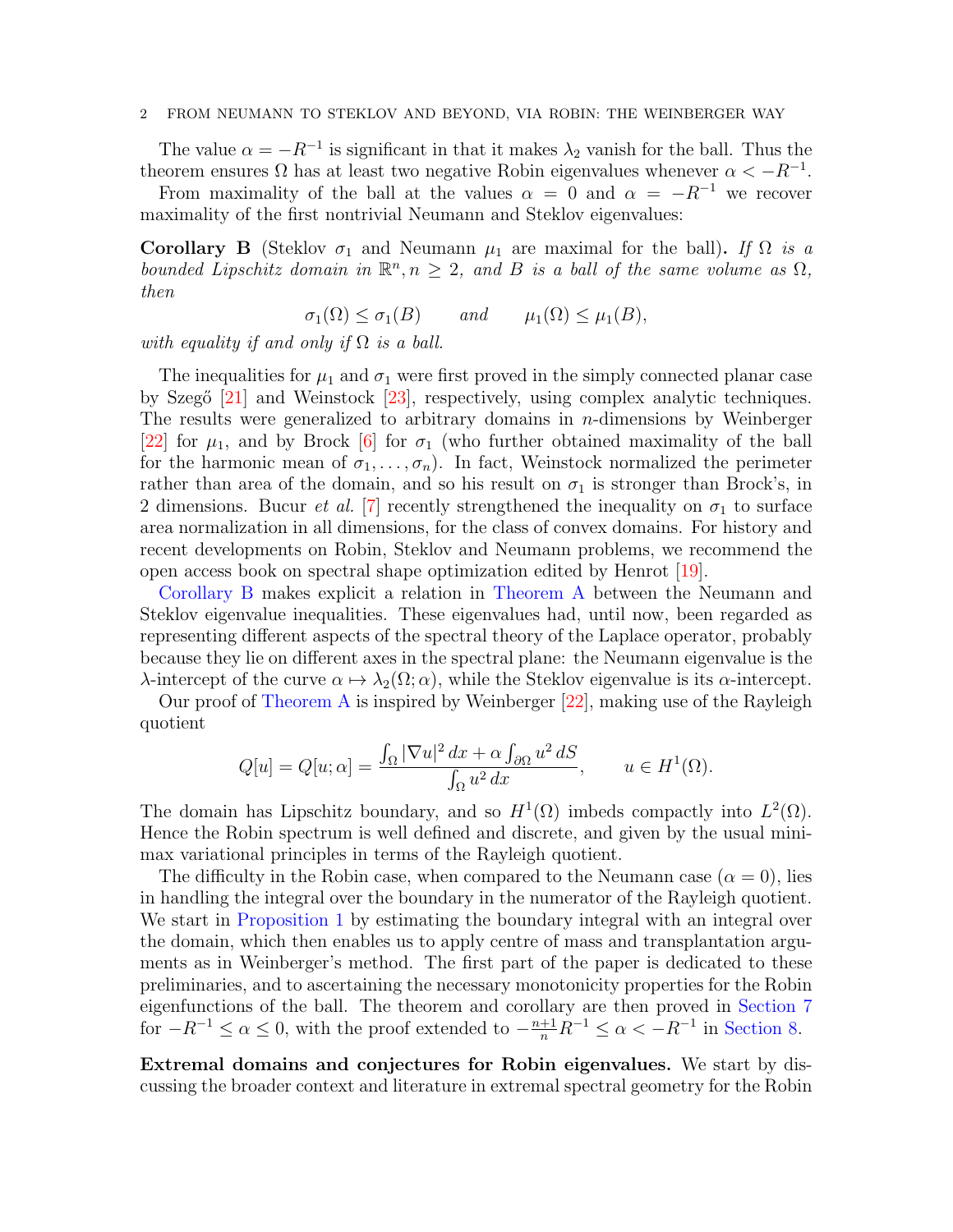problem [\(1\).](#page-0-1) We are interested in the structure of extremal spectral domains under a fixed volume constraint, and in the connections to Steklov and Neumann eigenvalues. The nature of the extremal domain can depend in a critical way on the sign of the boundary parameter  $\alpha$ , which in this paper is assumed to be negative.

First eigenvalue. A Faber–Krahn type inequality holds for the first eigenvalue, for each positive  $\alpha$ , as was proved in two dimensions by Bossel [\[4\]](#page-21-4) in 1986, and extended to the n-dimensional case by Daners [\[13\]](#page-21-5) in 2006, with an alternative approach via the calculus of variations found more recently by Bucur and Giacomini [\[10,](#page-21-6) [11\]](#page-21-7).

For negative values of  $\alpha$  it was conjectured by Bareket [\[3\]](#page-21-8) in 1977 that the ball would now be the global maximiser (not minimiser) among domains of fixed volume. This conjecture appears natural not only because the ball is the extremal domain for the first eigenvalue for most other Laplacian eigenvalue problems, but also due to a perturbation analysis around the Neumann problem  $(\alpha = 0)$ . The first Robin eigenvalue curve passes through  $(\alpha, \lambda) = (0, 0)$  with  $\alpha$ -derivative equal to  $|\partial \Omega|/|\Omega|$ , as can be formally seen from the Rayleigh quotient, using that the first eigenfunction is constant when  $\alpha = 0$ . (For more analysis see [\[18,](#page-21-9) Theorem 2.1]. Incidentally, that paper also connects the first Robin eigenvalue to the Ginzburg–Landau theory of superconductivity.) This  $\alpha$ -derivative is minimal for the ball of the same volume, which leads one to think the ball should have largest first eigenvalue when  $\alpha < 0$  is small.

Ferone, Nitsch and Trombetti [\[15\]](#page-21-10) proved in 2015 that the ball is a local maximiser for the first eigenvalue, when  $\alpha < 0$ , and in the same year Freitas and Krejčiřík [\[17\]](#page-21-11) showed the disk is a global maximiser among planar domains for each sufficiently small  $\alpha$  < 0. However, in the latter paper the authors also showed in all dimensions that the ball cannot remain a global maximiser for large (negative) values of the boundary parameter, thus disproving Bareket's conjecture in general. This last result relied on a study of the asymptotic behaviour of eigenvalues of balls and annular shells as  $\alpha \to -\infty$ .

Krejčiřík and the first author conjectured that maximisers of the first eigenvalue should still possess radial symmetry whenever  $\alpha < 0$ , and that the global maximiser should switch from a ball to a shell at some critical value of  $\alpha$ . This conjecture was later supported by numerical evidence [\[2,](#page-21-12) Section 5] showing for planar domains of unit area that an annulus whose radius depends monotonically on  $\alpha$  (in a certain fashion) becomes the maximiser for  $\alpha < \alpha_2^* \approx -7.2875$ . In three dimensions the transition from the ball to a shell of unit volume is expected to occur at  $\alpha_3^* \approx -6.3757$ .<sup>[1](#page-2-0)</sup>

For the Bareket conjecture using perimeter normalization instead of area or volume, the disk is the maximiser among planar domains for all  $\alpha < 0$ , by work of Antunes, Freitas and Krejčiřík  $[2,$  Theorem 2, while in higher dimensions the ball is the maximiser among convex domains by Bucur, Ferone, Nitsch and Trombetti [\[8\]](#page-21-13).

Second eigenvalue. The numerical results by Antunes, Freitas and Krejčiřík  $[2]$  suggest a number of other conjectures. One of these, concerning the second eigenvalue

<span id="page-2-0"></span><sup>&</sup>lt;sup>1</sup>This value for  $\alpha_3^*$  corrects a misprint in [\[2\]](#page-21-12).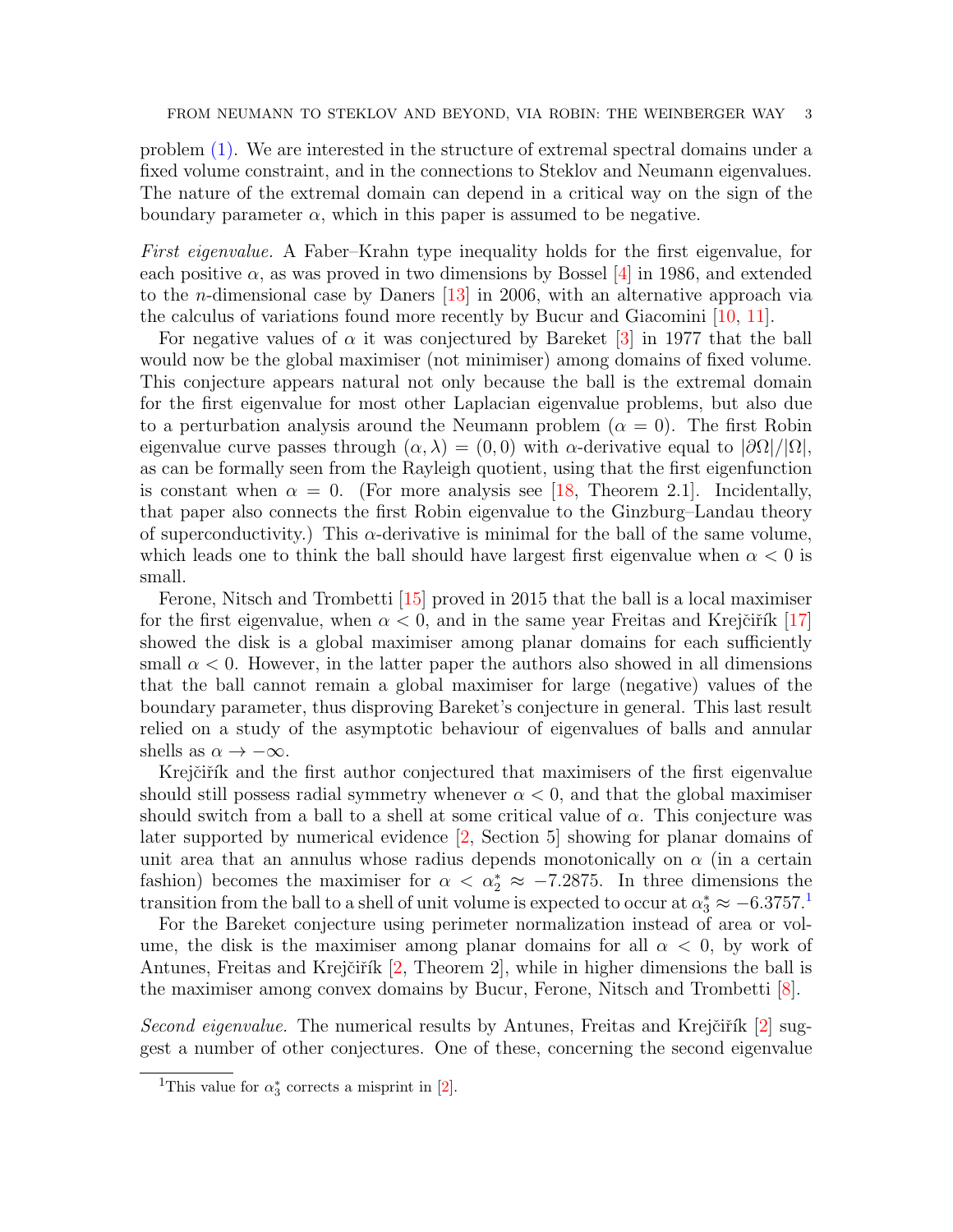$\lambda_2(\Omega;\alpha)$ , was made explicit by Bucur, Kennedy and the first author as Open Problem 4.41 in [\[9\]](#page-21-0), and states that the second eigenvalue  $\lambda_2(\Omega; \alpha)$  should be maximal for the ball on a range of values  $(\alpha^*,0)$  for some negative value of  $\alpha^*$ . This conjecture may be seen as a natural continuation of the Szeg<sub>"</sub>-Weinberger maximisation property of the ball for the first nontrivial Neumann eigenvalue [\[21,](#page-22-0) [22\]](#page-22-2). On the other hand, and as was pointed out in  $[9,$  Proposition 4.42, a similar effect to that described above for the first eigenvalue must occur — the ball cannot remain the global maximiser for all  $\alpha$  < 0. More precisely, and as the numerical results in [\[2\]](#page-21-12) also suggest, the value of  $\alpha^*$ indicated above should correspond to the point where another domain, possibly an annular shell, takes over the role of global maximiser. The value where the shell and the ball have the same eigenvalue is determined by a somewhat complicated equation involving the modified Bessel functions  $I_m$  and  $K_m$ ; see [\[17\]](#page-21-11).

[Theorem A](#page-0-0) proves this conjecture for the second eigenvalue, on a natural range of  $\alpha$ that includes those (negative) values of  $\alpha$  for which the second eigenvalue  $\lambda_2(B;\alpha)$  of a ball with given volume remains positive. This corresponds to the interval between the Neumann problem at  $\alpha = 0$  and the negative of the first nontrivial Steklov eigenvalue of the ball B of radius R, which occurs at  $\alpha = -1/R$ .

[Theorem A](#page-0-0) fails when  $\alpha > 0$ . This may be seen by considering a family of rectangles  $\mathcal{R}_L$  of unit area with side lengths L and  $1/L$ . One uses separation of variables and the known bounds on the first eigenvalue of an interval [\[16,](#page-21-14) Appendix A.1] (with  $a = 1/L$ being the short side of the rectangle). These bounds give that for fixed positive  $\alpha$ ,

$$
\lambda_1(\mathcal{R}_L; \alpha) = 2\alpha L + O(1) \quad \text{as } L \to \infty,
$$

so that the first eigenvalue of the rectangle can be arbitrarily large, and hence the second eigenvalue can too. Thus the eigenvalues admit no maximiser, when  $\alpha$  is positive.

How far [Theorem A](#page-0-0) can continue to hold for values of  $\alpha$  below  $-\frac{n+1}{n}R^{-1}$  remains to be seen. We expect the result will still hold for a (bounded) interval of  $\alpha$  values below that value. This conjecture is supported by the numerical simulations in [\[2\]](#page-21-12). For domains with unit area  $(R = 1/\sqrt{\pi})$ , the transition between the disk and an annulus having larger second eigenvalue is found in that paper to occur at  $\alpha \approx -6.4050$ , while our [Theorem A](#page-0-0) is valid for  $\alpha \in \left[-\frac{3}{2}\right]$  $(\frac{3}{2}\sqrt{\pi},0] \approx [-2.6589,0]$ . In three dimensions  $(R=$  $\left(\frac{3}{45}\right)$  $\frac{3}{4\pi}$ )<sup>1/3</sup> for unit volume), the corresponding transition now occurs at  $\alpha \approx -5.5857$ , while [Theorem A](#page-0-0) is valid for  $\alpha \in [-(4/3)^{4/3}\pi^{1/3}, 0] \approx [-2.1493, 0]$ . Just as for the first eigenvalue, these transitions between balls and annular shells are determined by solutions of equations involving the modified Bessel functions  $I_m, K_m$ .

Third eigenvalue. The third Robin eigenvalue  $\lambda_3(\Omega; \alpha)$  is maximal neither for the ball nor for the double ball of the same volume, when  $\alpha < 0$ , according to numerical work by Antunes et al. [\[2,](#page-21-12) Figure 4]. That example is surprising, because the Neumann eigenvalue  $\mu_2(\Omega) = \lambda_3(\Omega; 0)$  is known to be maximal for the double ball, by work of Bucur and Henrot [\[12\]](#page-21-15). The fact that such Neumann inequalities need not always extend to the Robin problem suggests that the validity of [Theorem A](#page-0-0) is not obvious a priori.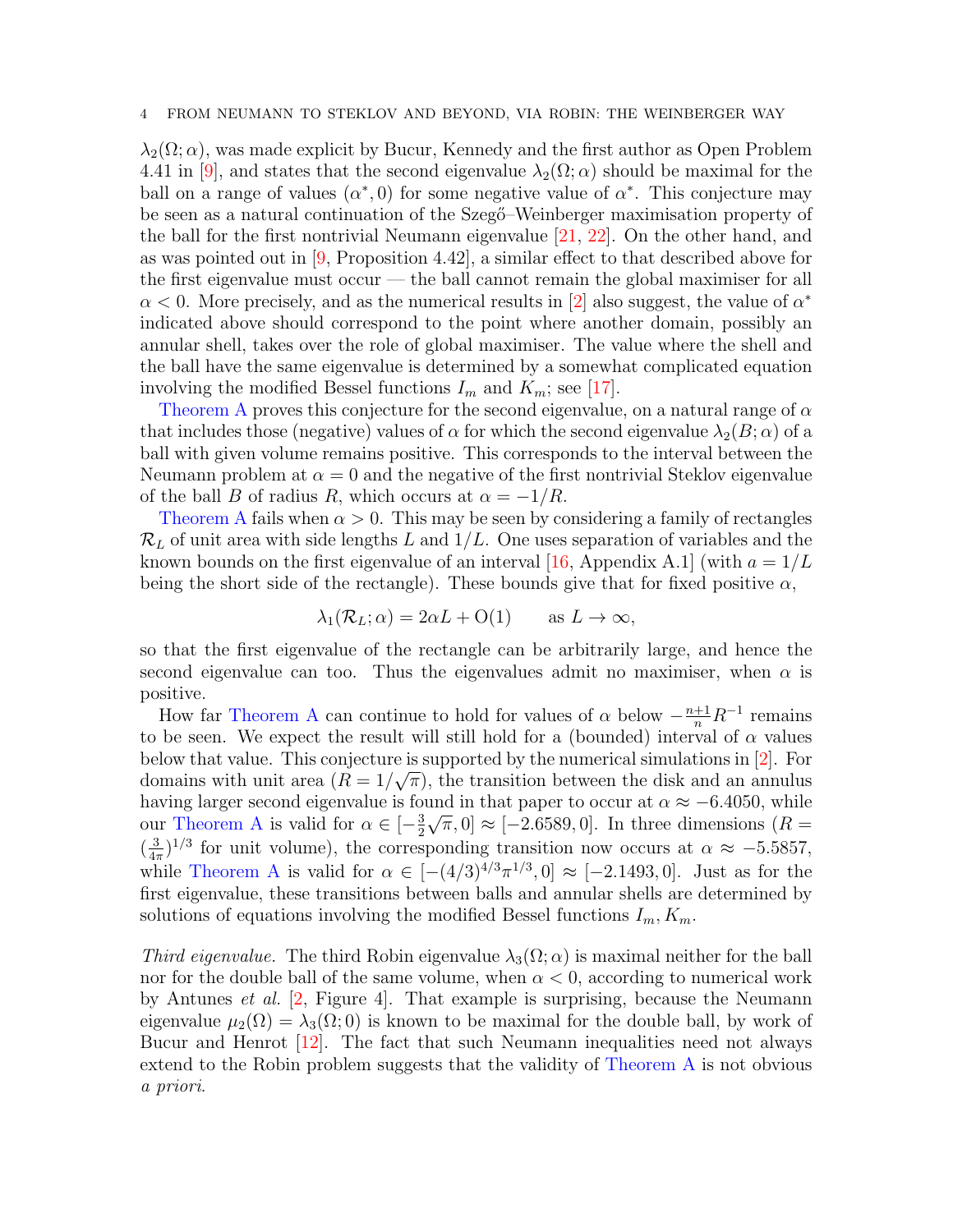## 2. Boundary integral

We need to estimate the boundary integral with a domain integral in the numerator of the Rayleigh quotient. Recall  $\Omega$  is a bounded Lipschitz domain.

<span id="page-4-0"></span>**Proposition 1.** If f is nonnegative and  $C^1$ -smooth then

$$
\int_{\partial\Omega} f \, dS \ge \int_{\Omega} \left( \frac{\partial f}{\partial r} + \frac{n-1}{r} f \right) dx,
$$

and equality holds if  $\Omega$  is a ball centered at the origin. Hence

<span id="page-4-1"></span>
$$
\int_{\partial\Omega} g(r)^2 \, dS \ge \int_{\Omega} \left( 2g(r)g'(r) + \frac{n-1}{r}g(r)^2 \right) dx \tag{2}
$$

whenever  $g(r)$  is radial and  $C^1$ -smooth for  $r \geq 0$ ; equality holds if  $\Omega$  is a ball centered at the origin.

*Proof.* The radial function  $r = |x|$  has slope at most 1 in each direction, and so

$$
\int_{\partial\Omega} f \, dS \ge \int_{\partial\Omega} f \frac{\partial r}{\partial \nu} \, dS \qquad \text{using that } f \ge 0
$$

$$
= \int_{\Omega} (\nabla f \cdot \nabla r + f \Delta r) \, dx \qquad \text{by Green's theorem}
$$

$$
= \int_{\Omega} \left( \frac{\partial f}{\partial r} + \frac{n-1}{r} f \right) dx.
$$

If  $\Omega$  is a ball centered at the origin then  $\partial r/\partial \nu = 1$  at every boundary point, and so equality holds in the argument above.

For the final claim of the proposition we want to take  $f(x) = g(r)^2$ , but this f might not be differentiable at the origin. So we apply the result on the modified domain  $\Omega \setminus \mathbb{B}(\varepsilon)$ , using that  $\int_{\partial \mathbb{B}(\varepsilon)} g(r)^2 dS \to 0$  as  $\varepsilon \to 0$  and that  $g(r)g'(r)$  and  $g(r)^2/r$  are integrable around the origin.

The case  $f(x) = |x|^2$  of the proposition was used by Brasco, De Philippis and Ruffini [\[5,](#page-21-16) Theorem 7.41] in their quantitative version of Betta, Brock, Mercaldo and Posteraro's weighted isoperimetric inequality, which led them to a quantitative version of Brock's inequality on the first nontrivial Steklov eigenvalue [\[5,](#page-21-16) Theorem 7.44]. Those authors also investigate more general radial weights.

#### 3. Center of mass

A standard center of mass argument will be needed when constructing our trial functions. Let  $\Omega$  be a bounded Lipschitz domain, suppose  $g(r)$  is continuous for  $r \geq 0$ , and define

$$
v_{i+1}(x) = g(r) \frac{x_i}{r}, \qquad i = 1, ..., n.
$$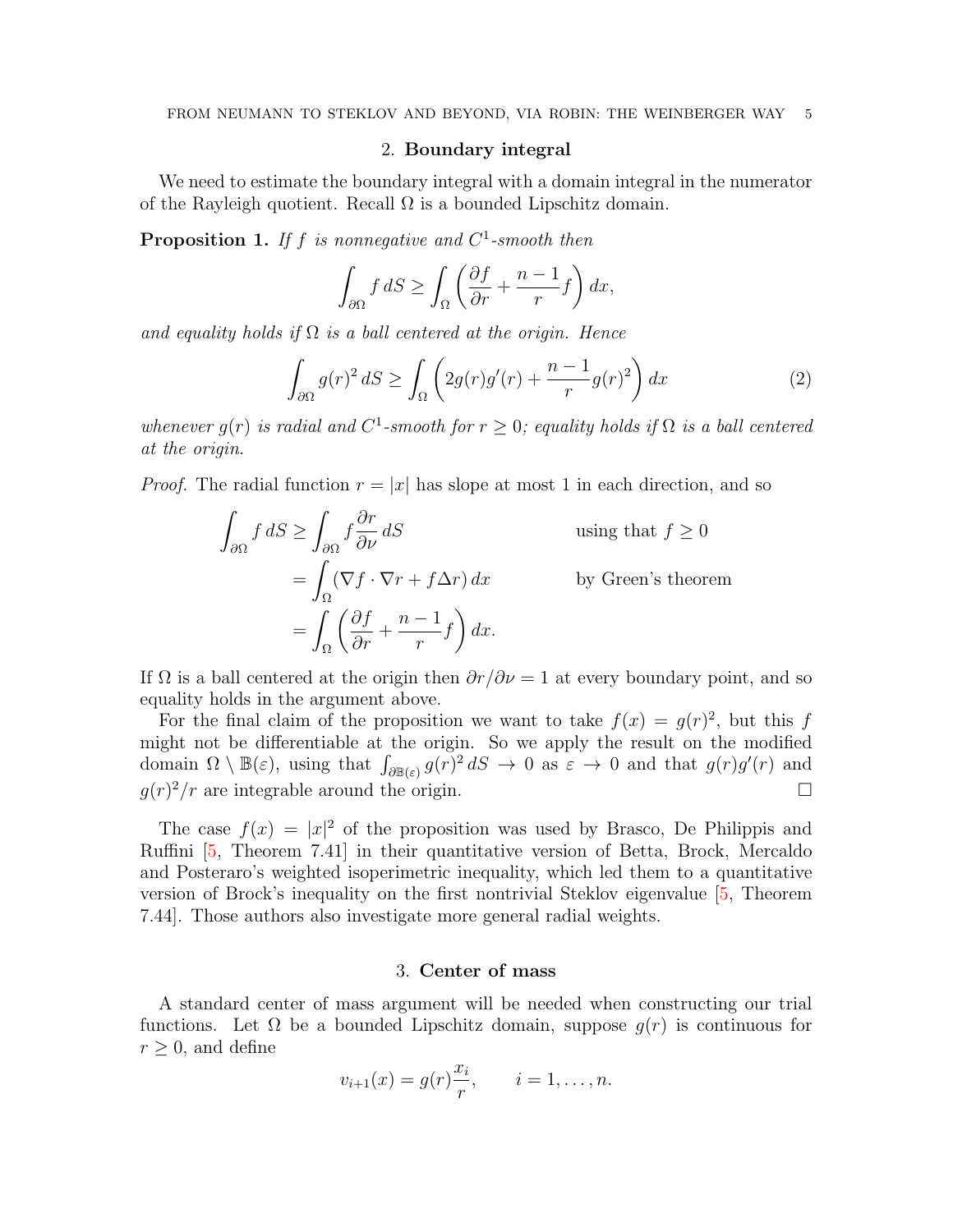<span id="page-5-0"></span>**Proposition 2.** If  $\int_0^\infty g(r) dr = \infty$  and v is a nonnegative integrable function with  $\int_{\Omega} v \, dx > 0$ , then after a suitable translation of the domain  $\Omega$  and the function v, the following orthogonality conditions are satisfied:

$$
\int_{\Omega} v_{i+1}v \, dx = 0, \qquad i = 1, \dots, n.
$$

Proof. Weinberger [\[22\]](#page-22-2) proved such a proposition by using Brouwer's fixed point theorem. We follow instead a more direct approach [\[19,](#page-21-3) §7.4.3] that identifies the desired translation as a minimum point of the Lyapunov function

$$
L(y) = \int_{\Omega} F(|y - x|) v(x) dx, \qquad y \in \mathbb{R}^n,
$$

where  $F(r) = \int_0^r g(\rho) d\rho$ .

The Lyapunov function depends continuously on y by dominated convergence, since F is continuous and  $\Omega$  is bounded. Further,  $L(y) \to \infty$  as  $|y| \to \infty$ , because  $F(r) \to$  $\infty$  as  $r \to \infty$  and the nonnegative function v has positive integral. Hence L achieves a minimum at some point  $y$ . The partial derivatives at the minimum point must vanish, and so

$$
0 = \frac{\partial L}{\partial y_i}(y) = \int_{\Omega} g(|y - x|) \frac{y_i - x_i}{|y - x|} v(x) dx
$$

for each  $i = 1, \ldots, n$ . Changing variable with  $x \mapsto x + y$  and writing  $|x| = r$  gives

$$
\int_{\Omega-y} g(r) \frac{x_i}{r} v(x+y) \, dx = 0.
$$

Hence the desired orthogonality holds for  $v_{i+1}(x)$  on the translated domain  $\Omega - y$ , with respect to the translated function  $v(\cdot + y)$ .

#### 4. Mass transplantation

A mass transplantation argument due to Weinberger is used in the proofs. We include the argument for the reader's benefit, and to obtain the "if and only if" equality statement.

<span id="page-5-1"></span>**Proposition 3** (Mass transplantation). Suppose  $\Omega \subset \mathbb{R}^n$  is a bounded Lipschitz domain having the same volume as the unit ball B.

If  $f(r)$  is decreasing for  $r \geq 0$  and is integrable on  $\mathbb{B}$ , then

$$
\int_{\Omega} f(r) dx \le \int_{\mathbb{B}} f(r) dx,
$$

and if in addition  $f(r)$  is strictly decreasing then equality holds if and only if  $\Omega = \mathbb{B}$ . If  $f(r)$  is increasing and is integrable on  $\mathbb{B}$ , then the inequality reverses direction.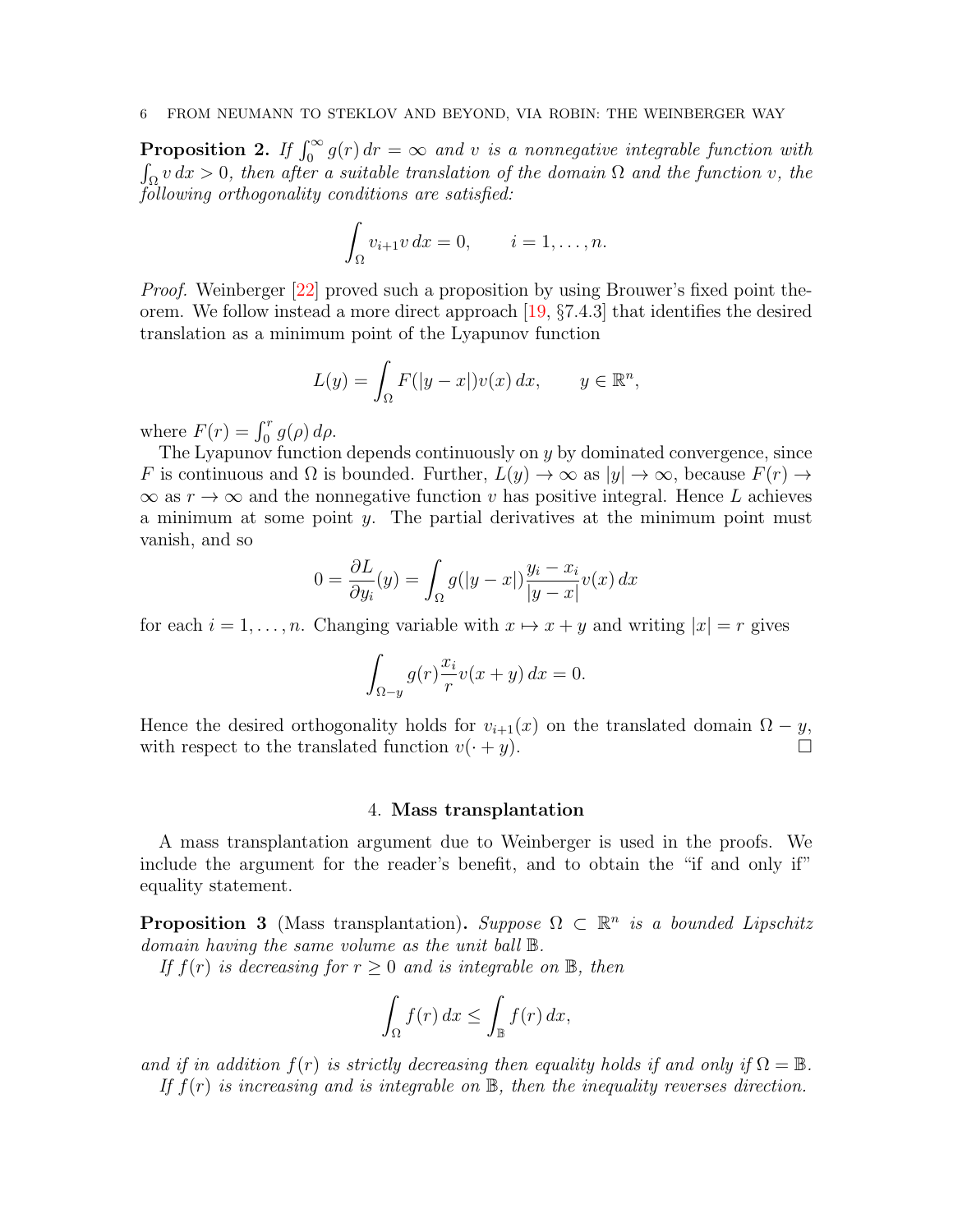*Proof.* Since f is radially decreasing and  $\Omega$  and  $\mathbb B$  have the same measure, we find

<span id="page-6-1"></span><span id="page-6-0"></span>
$$
\int_{\Omega} f(r) dx = \int_{\Omega \cap \mathbb{B}} f(r) dx + \int_{\Omega \setminus \mathbb{B}} f(r) dx
$$
\n
$$
\leq \int_{\Omega \cap \mathbb{B}} f(r) dx + m(\Omega \setminus \mathbb{B}) f(1)
$$
\n
$$
= \int_{\mathbb{B} \cap \Omega} f(r) dx + m(\mathbb{B} \setminus \Omega) f(1)
$$
\n
$$
\leq \int_{\mathbb{B} \cap \Omega} f(r) dx + \int_{\mathbb{B} \setminus \Omega} f(r) dx
$$
\n
$$
= \int_{\mathbb{B}} f(r) dx < \infty,
$$
\n(4)

which proves the inequality in the proposition. To prove the equality statement, we will show the inequality in the proposition is strict when  $\Omega \neq \mathbb{B}$ , assuming  $f(r)$  is strictly decreasing.

The first possibility is that  $\Omega \not\subset \mathbb{B}$ , so that the open set  $\Omega$  contains a point at radius  $r \geq 1$  and hence contains a neighborhood outside the unit ball. Thus  $m(\Omega \setminus \mathbb{B}) > 0$ , and since  $f$  is strictly decreasing, inequality  $(3)$  is strict.

The second possibility is that  $\mathbb{B} \not\subset \Omega$ . Then some point of the unit ball lies in the complement of  $\Omega$ , and near that point lies a neighborhood in  $\mathbb{B} \setminus \overline{\Omega}$  (since the boundary of  $\Omega$  is locally a Lipschitz graph that separates  $\Omega$  from the complement of  $\Omega$ ). Thus  $m(\mathbb{B} \setminus \Omega) > 0$ , and since f is strictly decreasing, inequality [\(4\)](#page-6-1) is strict.

<span id="page-6-3"></span>If f is increasing then apply the proposition to  $-f$  to get the reverse inequality.  $□$ 

## 5. The Robin spectrum of the ball

Consider the Robin eigenvalue problem [\(1\)](#page-0-1) on the unit ball. In spherical coordinates  $(r, \theta) \in \mathbb{R} \times \mathbb{S}^{n-1}$  we may separate variables in the form

$$
u(r,\theta) = g(r)T(\theta)
$$

to obtain that the angular part  $T$  satisfies

$$
\Delta_{\mathbb{S}^{n-1}}T(\theta) + \kappa(\kappa + n - 2)T(\theta) = 0
$$

where  $\kappa \geq 0$  is an integer. When  $\kappa = 0$  (giving a constant function T) the eigenfunctions on the ball are purely radial. For positive values of  $\kappa$  the angular function T is a spherical harmonic, and the eigenvalues have multiplicity greater than 1.

The radial part q satisfies the Bessel-type equation

<span id="page-6-2"></span>
$$
g''(r) + \frac{n-1}{r}g'(r) + \left(\lambda - \frac{\kappa(\kappa + n - 2)}{r^2}\right)g(r) = 0.
$$
 (5)

In this section we determine the Robin spectrum of the ball, for every real  $\alpha$ . For the purposes of the rest of the paper, the key facts about the first and second eigenvalues and eigenfunctions are summarized in the next propositions, and shown graphically in [Figure 1,](#page-7-0) [Figure 2](#page-8-0) and [Figure 3.](#page-8-1) The propositions themselves follow from the remainder of the section.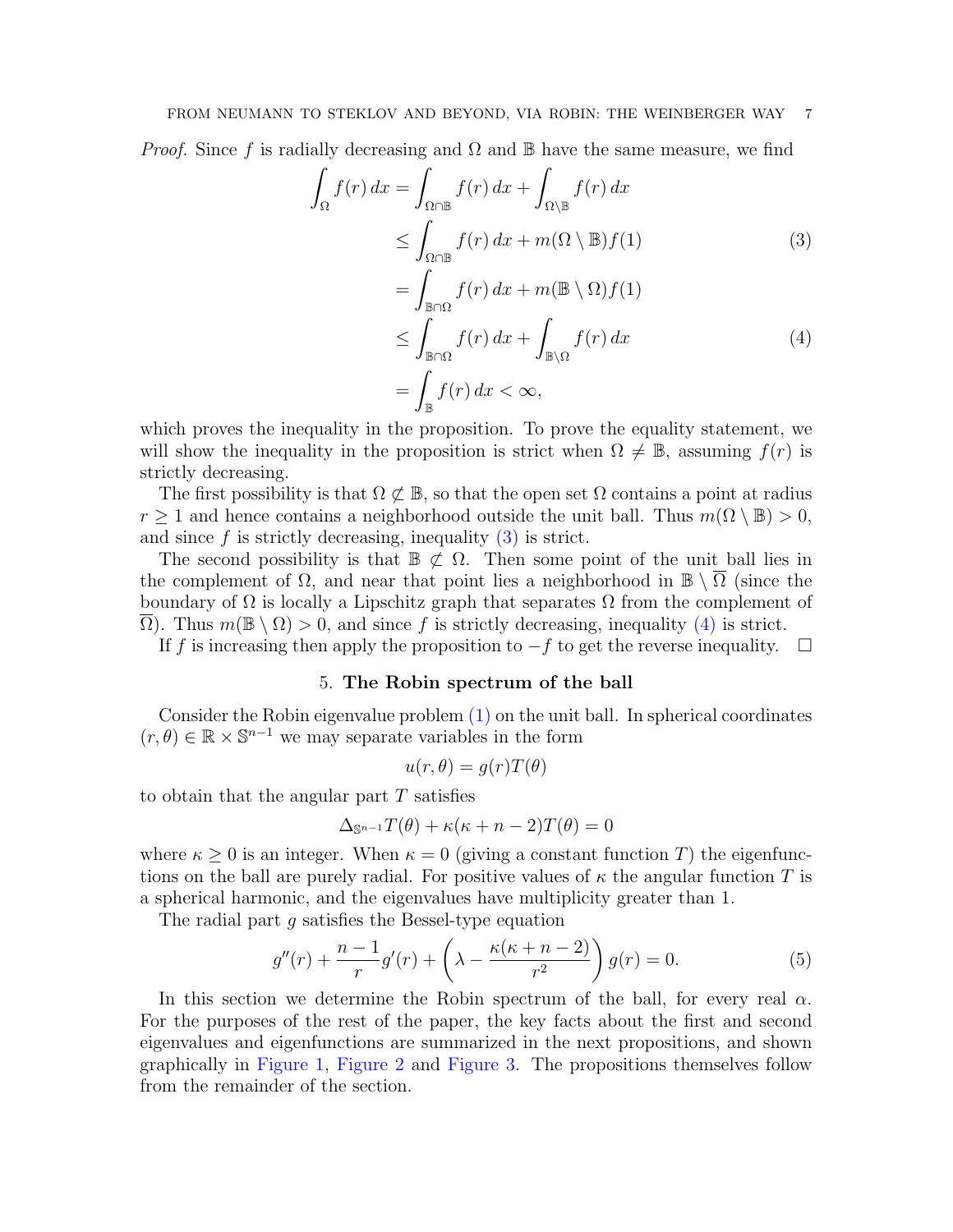

<span id="page-7-0"></span>Figure 1. Plot of the first (radial) Robin eigenfunction of the unit disk, for various values of  $\alpha$ , normalized with  $q(0) = 1$ . When  $\alpha = 0$ it is the constant Neumann eigenfunction 1, and when  $\alpha = \infty$  it is the Dirichlet eigenfunction  $J_0(j_{0,1}r)$ .

**Proposition 4** (First Robin eigenfunction of the ball). The first eigenvalue is simple and the first eigenfunction is radial  $(\kappa = 0)$ , for each  $\alpha$ .

(i) If  $\alpha < 0$  then  $\lambda_1(\mathbb{B}; \alpha) < 0$  and the eigenfunction  $g(r)$  is positive and radially strictly increasing, with

$$
g(0) > 0
$$
,  $g'(0) = 0$ ,  $g'(r) > 0$ ,  $r \in (0, 1)$ .

(ii) If  $\alpha = 0$  then  $\lambda_1(\mathbb{B};0) = 0$ , with constant eigenfunction  $g(r) \equiv 1$ .

(iii) If  $\alpha > 0$  then  $\lambda_1(\mathbb{B}; \alpha) > 0$  and the eigenfunction  $q(r)$  is positive and radially strictly decreasing, with

$$
g(0) > 0
$$
,  $g'(0) = 0$ ,  $g'(r) < 0$ ,  $r \in (0, 1)$ .

The first eigenfunction is plotted for various values of  $\alpha$  in [Figure 1,](#page-7-0) for the unit disk in 2-dimensions. For the second eigenvalue, recall the spherical harmonics when  $\kappa = 1$  are the functions  $x_1/r, \ldots, x_n/r$  (multiplicity *n*). For example, in 2-dimensions, they are  $\cos \theta$  and  $\sin \theta$ . We call the case  $\kappa = 1$  "simple angular dependence".

<span id="page-7-1"></span>**Proposition 5** (Second Robin eigenfunctions of the ball). The second eigenfunctions have simple angular dependence, meaning they take the form  $g(r)x_i/r$  for  $i = 1, \ldots, n$ . The radial part g has  $g(0) = 0, g'(0) > 0, g(r) > 0$  for  $r \in (0, 1)$ , and when  $\alpha \leq 0$  it is strictly increasing, with  $g'(r) > 0$ .

(i) If  $\alpha < -1$  then

$$
\lambda_2(\mathbb{B}; \alpha) = \cdots = \lambda_{n+1}(\mathbb{B}; \alpha) < 0,
$$

and  $rg'(r) + \alpha g(r) < 0$  for  $r \in (0, 1)$ . (ii) If  $\alpha = -1$  then  $g(r) = r$  and

$$
\lambda_2(\mathbb{B};-1)=\cdots=\lambda_{n+1}(\mathbb{B};-1)=0.
$$

(iii) If  $\alpha > -1$  then

$$
\lambda_2(\mathbb{B};\alpha)=\cdots=\lambda_{n+1}(\mathbb{B};\alpha)>0,
$$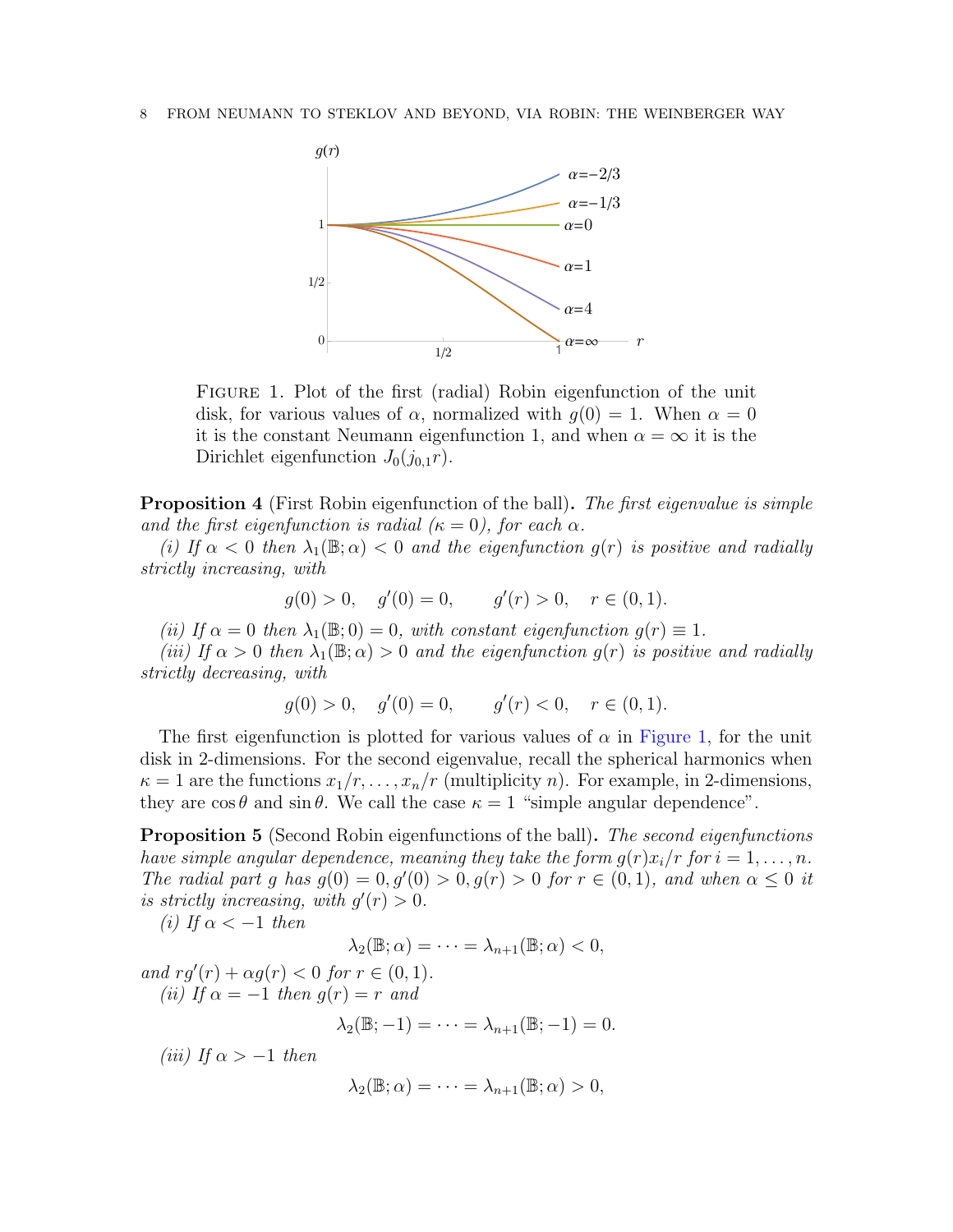

<span id="page-8-0"></span>FIGURE 2. Plot of the radial part  $g(r)$  of the second Robin eigenfunction of the unit disk, for various values of  $\alpha$ , normalized with  $g'(0) = 1$ . (When  $\alpha = -1$  it is the straight line  $g(r) = r$ .) The eigenfunctions are  $g(r)$  cos  $\theta$  and  $g(r)$  sin  $\theta$ ; the eigenvalue has multiplicity 2. This paper concentrates on  $\alpha \leq 0$ .



<span id="page-8-1"></span>FIGURE 3. Plot of the first two Robin eigenvalues of the unit disk:  $\lambda_1(\mathbb{D}; \alpha)$  ( $\kappa = 0$ ), and  $\lambda_2(\mathbb{D}; \alpha) = \lambda_3(\mathbb{D}; \alpha)$  ( $\kappa = 1$ ), shown as the lowest curves in blue and red respectively. The next eigenvalues for  $\kappa = 0, 1$  are shown in the same colours, while eigencurves corresponding to higher values of  $\kappa$  are shown in grey. To generate each curve one graphs  $\alpha$  in terms of  $\lambda$ , by the relation  $\alpha = -\sqrt{\lambda}G'(\sqrt{\lambda})/G(\sqrt{\lambda})$ , where  $G = J_0$  for the first curve and  $G = J_1$  for the second. (When  $\lambda < 0$ , replace  $\lambda$  by  $|\lambda|$  and change the Bessel J-function to a Bessel I-function.)

and  $rg'(r) + \alpha g(r) > 0$  for  $r \in (0, 1)$ .

The radial part  $g(r)$  of the second eigenfunction is plotted for several values of  $\alpha$ in [Figure 2,](#page-8-0) for the unit disk in 2-dimensions.

We proceed now to analyze the spectrum, and establish the propositions.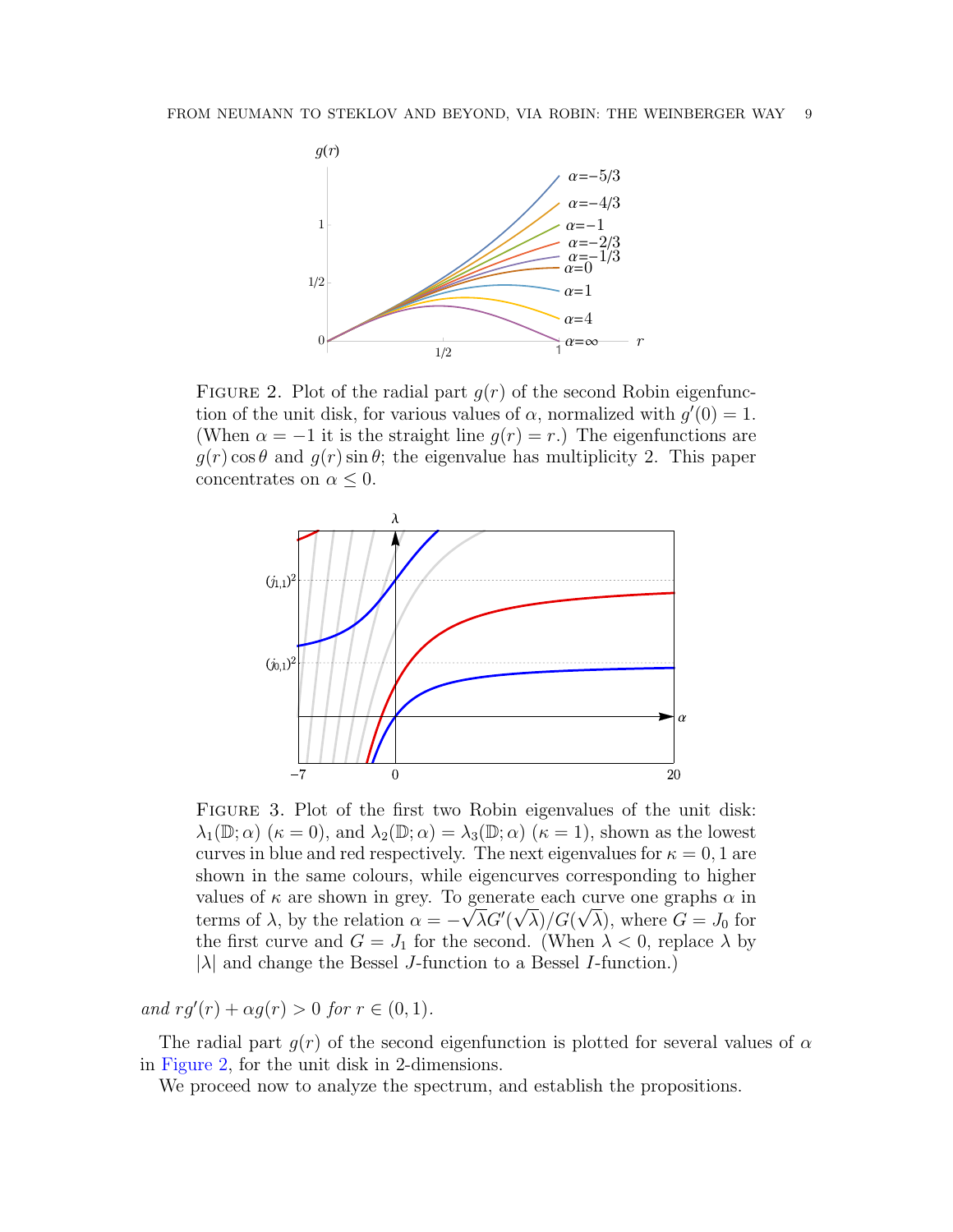## **Zero eigenvalues.** Assume  $\lambda = 0$ . Then [\(5\)](#page-6-2) simplifies to

$$
r^{2}g''(r) + (n - 1)rg'(r) - \kappa(\kappa + n - 2)g(r) = 0.
$$

This differential equation has solutions  $r^{\kappa}$  and  $r^{-(\kappa+n-2)}$ , except that when  $\kappa = 0$  and  $n = 2$  the two solutions coincide, and the second solution should be replaced by log r. We discard the second solution, in every case, since the eigenfunctions must have square integrable radial derivative, that is,  $\int_0^1 g'(r)^2 r^{n-1} dr < \infty$ . Thus g is given by the first solution:

$$
g(r) = r^{\kappa}, \qquad 0 \le r \le 1.
$$

The Robin boundary condition  $g'(1) + \alpha g(1) = 0$  requires  $\kappa + \alpha = 0$ , or  $\alpha = -\kappa$ .

We conclude that zero eigenvalues occur at parameter values  $\alpha = -\kappa$  for integers  $\kappa \geq 0$ , with corresponding eigenfunctions  $u(r, \theta) = r^{\kappa} T(\theta)$  where T is a spherical harmonic of degree  $\kappa$ .

## **Negative eigenvalues.** Assume  $\lambda < 0$ . Letting

$$
g(r) = G\left(\sqrt{-\lambda} \, r\right)
$$

in [\(5\),](#page-6-2) we find G satisfies a differential equation that is independent of  $\lambda$ , namely

$$
G''(r) + \frac{n-1}{r}G'(r) - \left(1 + \frac{\kappa(\kappa + n - 2)}{r^2}\right)G(r) = 0.
$$

The equation has solution

$$
G(r) = r^{1-n/2} I_{n/2+\kappa-1}(r)
$$

where  $I_{\nu}$  is the modified Bessel function of the first kind. (We discard the modified Bessel functions  $K_{n/2+\kappa-1}$  of the second kind, since we need eigenfunctions whose derivatives are square integrable.) Note  $G(r) = (\text{const.})r^{\kappa} + O(r^{\kappa+2})$  as  $r \to 0$ . Thus  $\kappa \ge 1$  implies  $G(0) = 0$ , while  $\kappa \ne 1$  implies  $G'(0) = 0$ , and  $\kappa = 1$  implies  $G'(0) > 0$ .

The Robin boundary condition says  $g'(1) + \alpha g(1) = 0$ , which is equivalent to √  $-\overline{\lambda}G'(\sqrt{-\lambda}) + \alpha G(\sqrt{-\lambda}) = 0$ . To analyze this condition, we logarithmically differentiate G to obtain

$$
r\frac{G'(r)}{G(r)} = 1 - \frac{n}{2} + r\frac{I'_{n/2+\kappa-1}(r)}{I_{n/2+\kappa-1}(r)}.
$$

The right side of this equation is strictly increasing, by [Lemma 10.](#page-19-0)

The Robin boundary condition in the last paragraph is

<span id="page-9-0"></span>
$$
y\frac{I'_{n/2+\kappa-1}(y)}{I_{n/2+\kappa-1}(y)} = \frac{n}{2} - 1 - \alpha,
$$
\n(6)

where we have written  $y =$ √  $-\lambda$ . As y increases from 0 to  $\infty$ , the expression on the left strictly increases from  $n/2 + \kappa - 1$  to  $\infty$ , by [Lemma 10,](#page-19-0) and so [\(6\)](#page-9-0) determines a unique solution  $y_{\kappa}(\alpha) > 0$ , when  $\alpha < -\kappa$ . Clearly  $y_{\kappa}(\alpha)$  is a strictly decreasing function of  $\alpha < -\kappa$ , and so the eigenvalue  $\lambda_{\kappa}(\alpha) = -y_{\kappa}(\alpha)^2$  strictly increases from  $-\infty$  to 0 as  $\alpha$  increases from  $-\infty$  to  $-\kappa$ .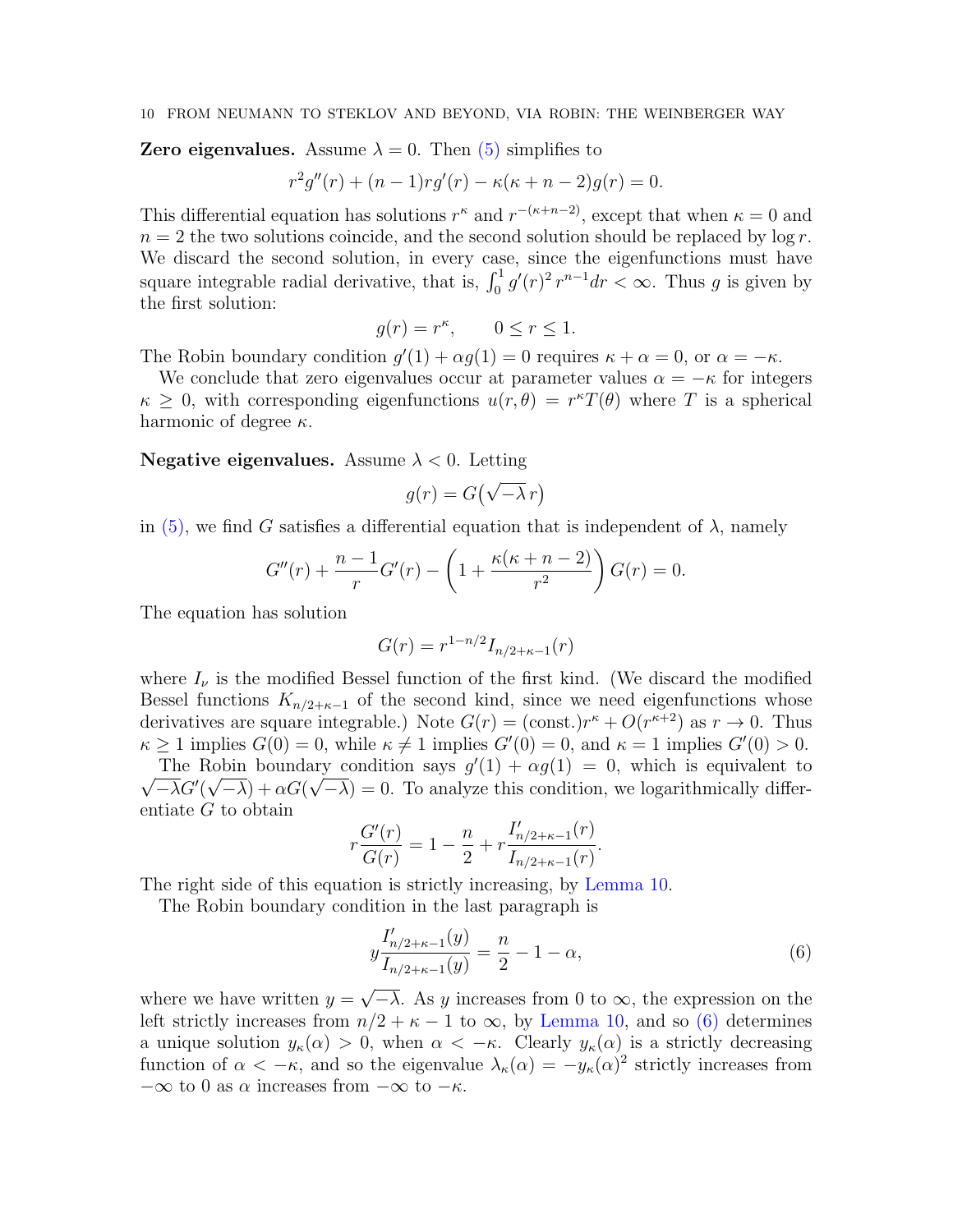We will show

 $y_{\kappa}(\alpha) > y_{\kappa+1}(\alpha)$  whenever  $\alpha < -(\kappa+1)$ ,

so that  $\lambda_{\kappa}(\alpha) < \lambda_{\kappa+1}(\alpha)$ , meaning the negative eigenvalue branches increase monotonically with respect to  $\kappa$  wherever they are defined. Indeed, from [\(6\)](#page-9-0) and the strictly increasing dependence with respect to  $\nu$  in [Lemma 10](#page-19-0) we find

$$
\frac{n}{2}-1-\alpha=y_\kappa(\alpha)\frac{I'_{n/2+\kappa-1}(y_\kappa(\alpha))}{I_{n/2+\kappa-1}(y_\kappa(\alpha))}
$$

so that  $y_{\kappa}(\alpha)$  is larger than the root  $y_{\kappa+1}(\alpha)$ .

Since the negative eigenvalues increase in value with  $\kappa$ , we conclude that the lowest eigenvalue comes from the branch with  $\kappa = 0$ , that is,  $\lambda_1(\alpha) = -y_0(\alpha)^2$  when  $\alpha < 0$ . The eigenfunction is  $g(r) = G(\sqrt{-\lambda_1(\mathbb{B};\alpha)} r)$  where  $G(r) = r^{1-n/2} I_{n/2-1}(r)$ . The power series for the modified Bessel function shows that  $g(0) > 0, g'(0) = 0$ , and  $g'(r) > 0$  for  $r > 0$ .

The next lowest negative eigenvalue is associated with  $\kappa = 1$ , that is,  $\lambda_2(\alpha) =$  $-y_1(\alpha)^2$  when  $\alpha < -1$ . The radial part of the eigenfunction is  $g(r) = G(\sqrt{-\lambda_2(\mathbb{B};\alpha)} r)$ where  $G(r) = r^{1-n/2} I_{n/2}(r)$ . The power series for the modified Bessel function shows  $g(0) = 0, g'(0) > 0$  and  $g'(r) > 0$  for  $r > 0$ .

**Positive eigenvalues.** Assume  $\lambda > 0$ . Letting

$$
g(r) = G(\sqrt{\lambda}r)
$$

in [\(5\),](#page-6-2) we find again that G satisfies a differential equation independent of  $\lambda$ ,

$$
G''(r) + \frac{n-1}{r}G'(r) + \left(1 - \frac{\kappa(\kappa + n - 2)}{r^2}\right)G(r) = 0.
$$

The solution is

$$
G(r) = r^{1-n/2} J_{n/2+\kappa-1}(r)
$$

where  $J_{\nu}$  is the Bessel function of the first kind. (We discard the Bessel functions  $Y_{n/2+\kappa-1}$  of the second kind, since we need eigenfunctions whose derivatives are square integrable.) Note that  $G$  is called by some authors an ultraspherical Bessel function. It satisfies  $G(r) = (\text{const.})r^{\kappa} + O(r^{\kappa+2})$  as  $r \to 0$ . Thus  $\kappa \ge 1$  implies  $G(0) = 0$ , while  $\kappa \neq 1$  implies  $G'(0) = 0$ , and  $\kappa = 1$  implies  $G'(0) > 0$ .

The Robin boundary condition says  $g'(1) + \alpha g(1) = 0$ , which is equivalent to √  $\overline{\lambda}G'(\sqrt{\lambda})+\alpha G(\sqrt{\lambda})=0$ . We investigate by logarithmically differentiating G to find

$$
r\frac{G'(r)}{G(r)} = 1 - \frac{n}{2} + r\frac{J'_{n/2+\kappa-1}(r)}{J_{n/2+\kappa-1}(r)}.
$$

The right side of this equation is strictly decreasing, by [Lemma 11.](#page-20-0)

The Robin boundary condition in the last paragraph is

<span id="page-10-0"></span>
$$
x\frac{J'_{n/2+\kappa-1}(x)}{J_{n/2+\kappa-1}(x)} = \frac{n}{2} - 1 - \alpha,
$$
\n(7)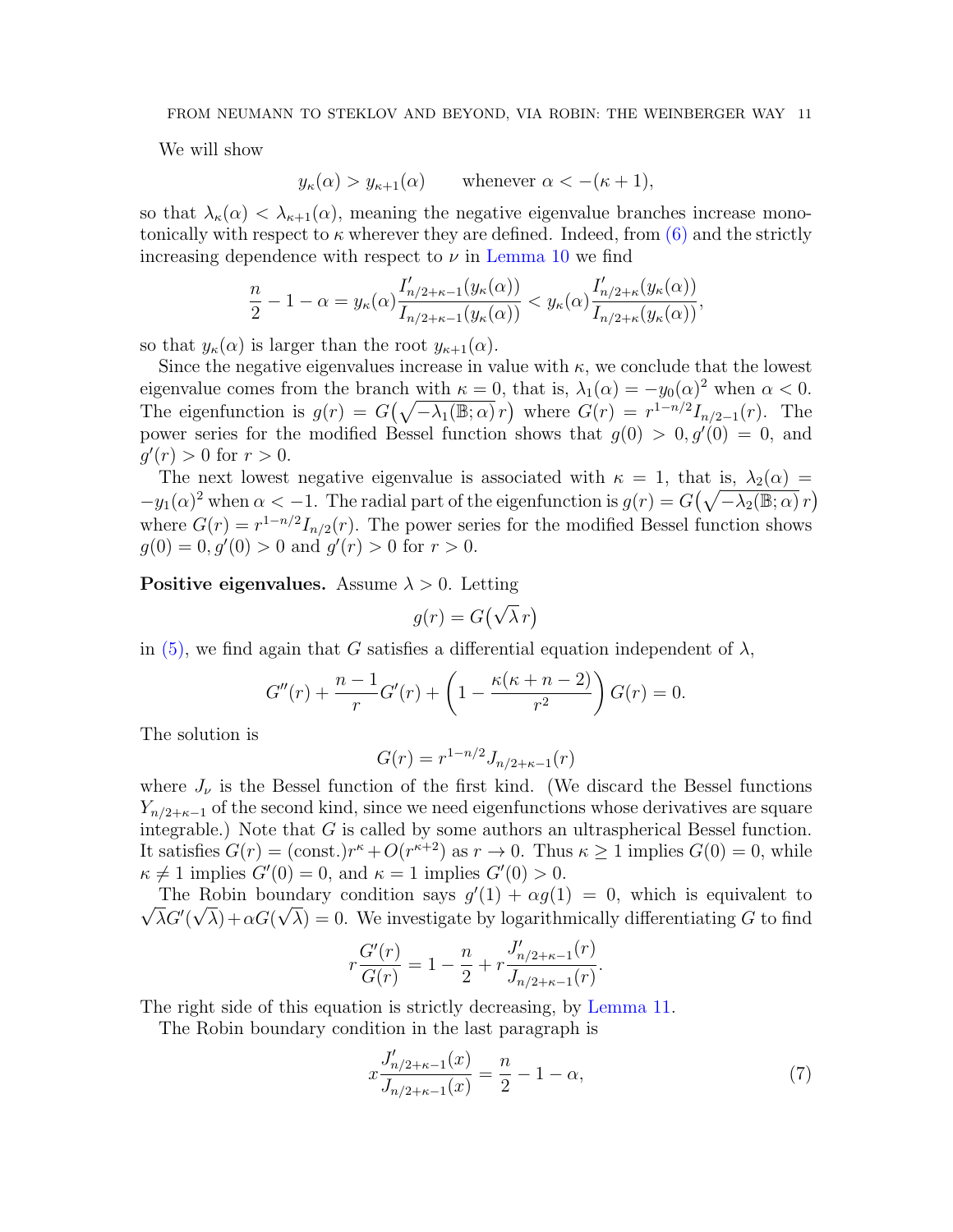where we have written  $x =$ √  $\lambda$ . The expression on the left behaves qualitatively like a negative tangent function for positive values of x, decreasing initially from  $n/2+\kappa-1$ to  $-\infty$ , and then from  $\infty$  to  $-\infty$  between successive zeros of the denominator, as [Lemma 11](#page-20-0) shows. Each branch of the left side of  $(7)$  determines  $\alpha$  as a strictly increasing function of  $x = \sqrt{\lambda}$ . Taking the inverse function determines a branch of  $\sqrt{\lambda}$  as a function of  $\alpha$ .

A as a function of  $\alpha$ .<br>For each fixed  $\kappa$ , the lowest branch of  $\sqrt{\lambda}$  is defined for  $\alpha > -\kappa$  and decreases to 0 as  $\alpha$  decreases to  $-\kappa$ , and increases to  $j_{n/2+\kappa-1,1}$  as  $\alpha \to \infty$ . Each higher branch  $(m \geq 1)$  is defined for all  $\alpha \in \mathbb{R}$  and decreases to  $j_{n/2+\kappa-1,m}$  as  $\alpha \to -\infty$ , and increases to  $j_{n/2+\kappa-1,m+1}$  as  $\alpha \to \infty$ . We will use these branches to study the positive Robin eigenvalues of the unit ball.

Write  $x_{\kappa}(\alpha)$  for the lowest solution branch of [\(7\),](#page-10-0) when  $\alpha > -\kappa$ , so that 0 <  $x_{\kappa}(\alpha) < j_{n/2+\kappa-1,1}$ . We show

$$
x_{\kappa}(\alpha) < x_{\kappa+1}(\alpha) \qquad \text{whenever } \alpha > -\kappa,
$$

so that the lowest eigenvalue branches increase monotonically with  $\kappa$  wherever they are defined. We may suppose  $x_{\kappa+1}(\alpha) < j_{n/2+\kappa-1,1}$ , since otherwise there is nothing to prove. From [\(7\)](#page-10-0) and the strictly increasing dependence with respect to  $\nu$  in [Lemma 11](#page-20-0) we find

$$
\frac{n}{2} - 1 - \alpha = x_{\kappa}(\alpha) \frac{J'_{n/2 + \kappa - 1}(x_{\kappa}(\alpha))}{J_{n/2 + \kappa - 1}(x_{\kappa}(\alpha))} < x_{\kappa}(\alpha) \frac{J'_{n/2 + \kappa}(x_{\kappa}(\alpha))}{J_{n/2 + \kappa}(x_{\kappa}(\alpha))}
$$

which means that  $x_{\kappa}(\alpha)$  is smaller than the root  $x_{\kappa+1}(\alpha)$ .

We conclude that the lowest eigenvalue comes from the branch with  $\kappa = 0$ , that is,  $\lambda_1(\alpha) = x_0(\alpha)^2$  when  $\alpha > 0$ . The eigenfunction is  $g(r) = G(\sqrt{\lambda_1(\mathbb{B}; \alpha)} r)$  where  $G(r) = r^{1-n/2} J_{n/2-1}(r)$ . The power series for the Bessel function gives  $g(0) > 0$  and  $g'(0) = 0$ . Also,  $G'(r) = -r^{1-n/2}J_{n/2}(r)$  by [\[14,](#page-21-17) 10.6.6], and since the construction above ensures  $x_0(\alpha) < j_{n/2-1,1}$ , we deduce  $g'(r) < 0$  for  $r \in (0,1)$ .

Next we show the second eigenvalue comes from the branch with  $\kappa = 1$ . For this we must show

$$
x_1(\alpha) < x_0^1(\alpha)
$$
 whenever  $\alpha > -1$ ,

where we write  $x_0^1(\alpha)$  for the first higher branch with  $\kappa = 0$ , that is, the branch with  $m = 1$  that is defined for all  $\alpha \in \mathbb{R}$  and satisfies  $j_{n/2-1,1} < x_0^1(\alpha) < j_{n/2-1,2}$ . When  $-1 < \alpha < 1$ , we have  $n \ge 2 > 1 + \alpha$  and so

$$
\frac{n}{2} - 1 - \alpha > -\frac{n}{2} = j_{n/2-1,1} \frac{J'_{n/2}(j_{n/2-1,1})}{J_{n/2}(j_{n/2-1,1})}
$$

by the recurrence relation [\[14,](#page-21-17) 10.6.2]

$$
x\frac{J'_{\nu}(x)}{J_{\nu}(x)} = x\frac{J_{\nu-1}(x)}{J_{\nu}(x)} - \nu.
$$

It follows that  $x_1(\alpha) < j_{n/2-1,1}$ , which by definition is smaller than  $x_0^1(\alpha)$ . Hence  $x_1(\alpha) < x_0^1(\alpha)$ .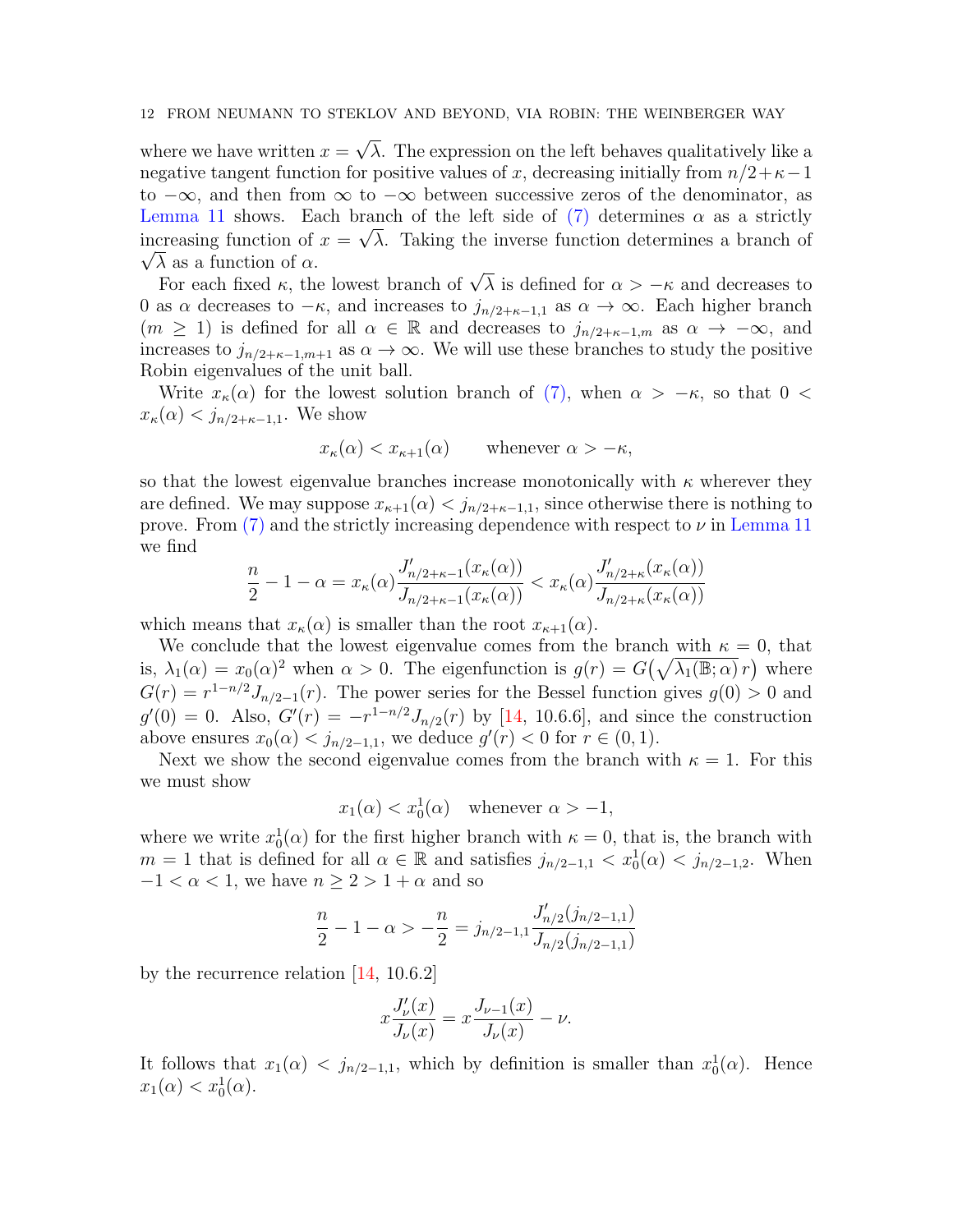Now suppose  $\alpha > 0$ . The quantity on the left of [\(7\)](#page-10-0) can be rewritten as

$$
x\frac{J'_{n/2-1}(x)}{J_{n/2-1}(x)} = -x\frac{J_{n/2}(x)}{J_{n/2-1}(x)} + \frac{n}{2} - 1
$$

by another recurrence relation [\[14,](#page-21-17) 10.6.2], and so this quantity can equal  $n/2-1-\alpha$ if and only if

$$
x\frac{J_{n/2}(x)}{J_{n/2-1}(x)} = \alpha.
$$

Thus the choice  $x = x_0^1(\alpha)$  must make the left side positive, since  $\alpha > 0$ . The denominator is negative, because  $x_0^1(\alpha)$  lies between the first and second zeros of  $J_{n/2-1}$ . Thus the numerator must be negative at  $x = x_0^1(\alpha)$ , which means  $x_0^1(\alpha)$  $j_{n/2,1}$ , and that is larger than  $x_1(\alpha) < j_{n/2,1}$  by construction.

This completes the proof that the second eigenvalue comes from  $\kappa = 1$ , that is,  $\lambda_2(\alpha) = x_1(\alpha)^2$  when  $\alpha > -1$ .

We have shown when  $\alpha > -1$  that the second eigenvalue of the unit ball has  $\kappa = 1$ , and its eigenfunction has radial part  $g(r) = G(\sqrt{\lambda_2(\mathbb{B};\alpha)} r)$  where  $G(r) =$  $r^{1-n/2}J_{n/2}(r)$ . The square root of the eigenvalue is less than  $j_{n/2,1}$ . Hence by [Lemma 11,](#page-20-0)  $r g'(r)/g(r)$  is strictly decreasing on  $r \in (0,1)$ . It equals  $-\alpha$  when  $r = 1$ , by the Robin boundary condition. Hence  $rg'(r) + \alpha g(r) > 0$  when  $0 < r < 1$ . If  $\alpha \in (-1, 0]$  then it follows that  $g'(r) > 0$  when  $0 < r < 1$ .

## 6. Explicit eigenvalue bounds for the ball

The second eigenvalue  $\lambda_2$  of the ball, which provides our upper bound in [Theo](#page-0-0)[rem A,](#page-0-0) may be computed numerically for each  $\alpha$  from equation [\(7\).](#page-10-0) Or one may use that formula to compute the inverse function, that is, to compute  $\alpha$  in terms of  $\lambda_2$ . To complement those approaches, we obtain in this section accurate and explicit estimates for the second eigenvalue by means of inequalities on the quotient functions  $J_{\nu+1}/J_{\nu}$  and  $I_{\nu+1}/I_{\nu}$ .

First we consider  $\alpha \in [-1, 0]$ . We will concentrate on an upper bound for the second eigenvalue, because that is more relevant to our work, but it is possible to obtain a lower bound in a similar fashion.

**Proposition 6.** The second eigenvalue of the unit ball satisfies the estimate

$$
0 \le \lambda_2(\mathbb{B}; \alpha) \le \frac{1}{2}(n+2)(n+4)\left(\sqrt{1+4\frac{1+\alpha}{n+4}}-1\right), \qquad \alpha \in [-1,0],
$$

with equality on both sides when  $\alpha = -1$ .

*Proof.* The recurrence relation  $[14, 10.6.2]$  $[14, 10.6.2]$  and formula  $(7)$  together give

$$
x\frac{J_{n/2+1}(x)}{J_{n/2}(x)} = -x\frac{J'_{n/2}(x)}{J_{n/2}(x)} + \frac{n}{2} = 1 + \alpha.
$$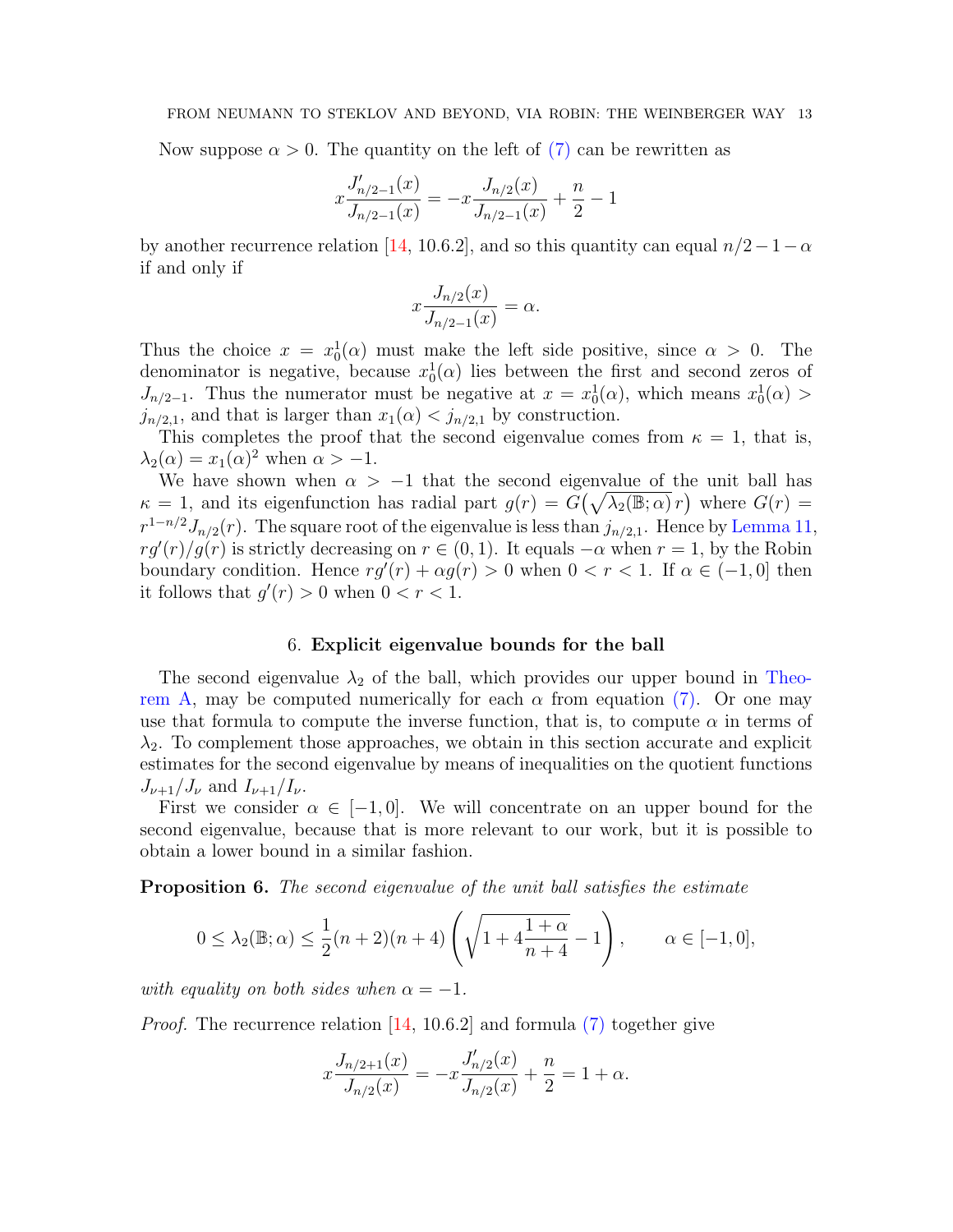Meanwhile, from  $[20, \text{ formula } (1.2)]$  $[20, \text{ formula } (1.2)]$  we have

$$
x\frac{J_{n/2+1}(x)}{J_{n/2}(x)} \ge \frac{x^2}{n+2} \left(1 + \frac{x^2}{(n+2)(n+4)}\right)
$$

,

noting the formula is valid here since  $x = \sqrt{\lambda_2(\mathbb{B}; \alpha)} < j_{n/2,1}$ . Combining the two relations, we deduce

$$
x^{4} + (n+2)(n+4)x^{2} - (1+\alpha)(n+2)^{2}(n+4) \le 0.
$$

Now the quadratic formula implies the desired bound on  $\lambda_2(\mathbb{B}; \alpha) = x^2$ 

. — П

Next consider  $\alpha < -1$ , in which range the second eigenvalue is negative.

## <span id="page-13-1"></span>**Proposition 7.** If  $\alpha < -1$  then

$$
-(\alpha+1)^2 + (n+2)(\alpha+1) \le \lambda_2(\mathbb{B}; \alpha) < -(\alpha+1)^2 + n(\alpha+1).
$$

The proof will yield a slightly stronger upper bound than the one stated.

*Proof.* First we show  $\lambda_2(\mathbb{B}; \alpha) < (n/2+1)(\alpha+1)$ , which is weaker than the upper bound we will ultimately prove. A recurrence relation  $[14, 10.29.2]$  $[14, 10.29.2]$  for the modified Bessel function with  $\nu = n/2$  gives

$$
y\frac{I'_{n/2}(y)}{I_{n/2}(y)} - \frac{n}{2} = y\frac{I_{n/2+1}(y)}{I_{n/2}(y)},
$$

while applying another formula from [\[14,](#page-21-17) 10.29.2] with  $\nu = n/2 + 1$  gives

$$
\frac{(n/2)+1}{y}I_{n/2+1}(y) = -I'_{n/2+1}(y) + I_{n/2}(y) < I_{n/2}(y).
$$

Putting these formulas into the eigenvalue condition [\(6\)](#page-9-0) with  $\kappa = 1$ , we obtain

$$
-(\alpha + 1) = y \frac{I_{n/2+1}(y)}{I_{n/2}(y)} < \frac{y^2}{(n/2) + 1}.
$$

Substituting  $y = \sqrt{-\lambda_2(\mathbb{B}; \alpha)}$  yields

<span id="page-13-0"></span>
$$
\lambda_2(\mathbb{B}; \alpha) < (n/2 + 1)(\alpha + 1), \qquad \alpha \in (-\infty, -1), \tag{8}
$$

.

as claimed.

Next, a lower bound by Amos  $[1, \text{formula } (9)]$  $[1, \text{formula } (9)]$  gives

$$
-(\alpha + 1) = y \frac{I_{n/2+1}(y)}{I_{n/2}(y)} \ge \frac{y^2}{(n/2+1) + \sqrt{y^2 + (n/2+1)^2}}
$$

Rearranging,

$$
-(\alpha+1)\sqrt{y^2 + (n/2+1)^2} \ge y^2 + (n/2+1)(\alpha+1).
$$

The right side of this inequality is positive by  $(8)$ . Squaring both sides and canceling the common factor of  $y^2$  yields the lower bound on  $\lambda_2(\mathbb{B}; \alpha)$  in the proposition.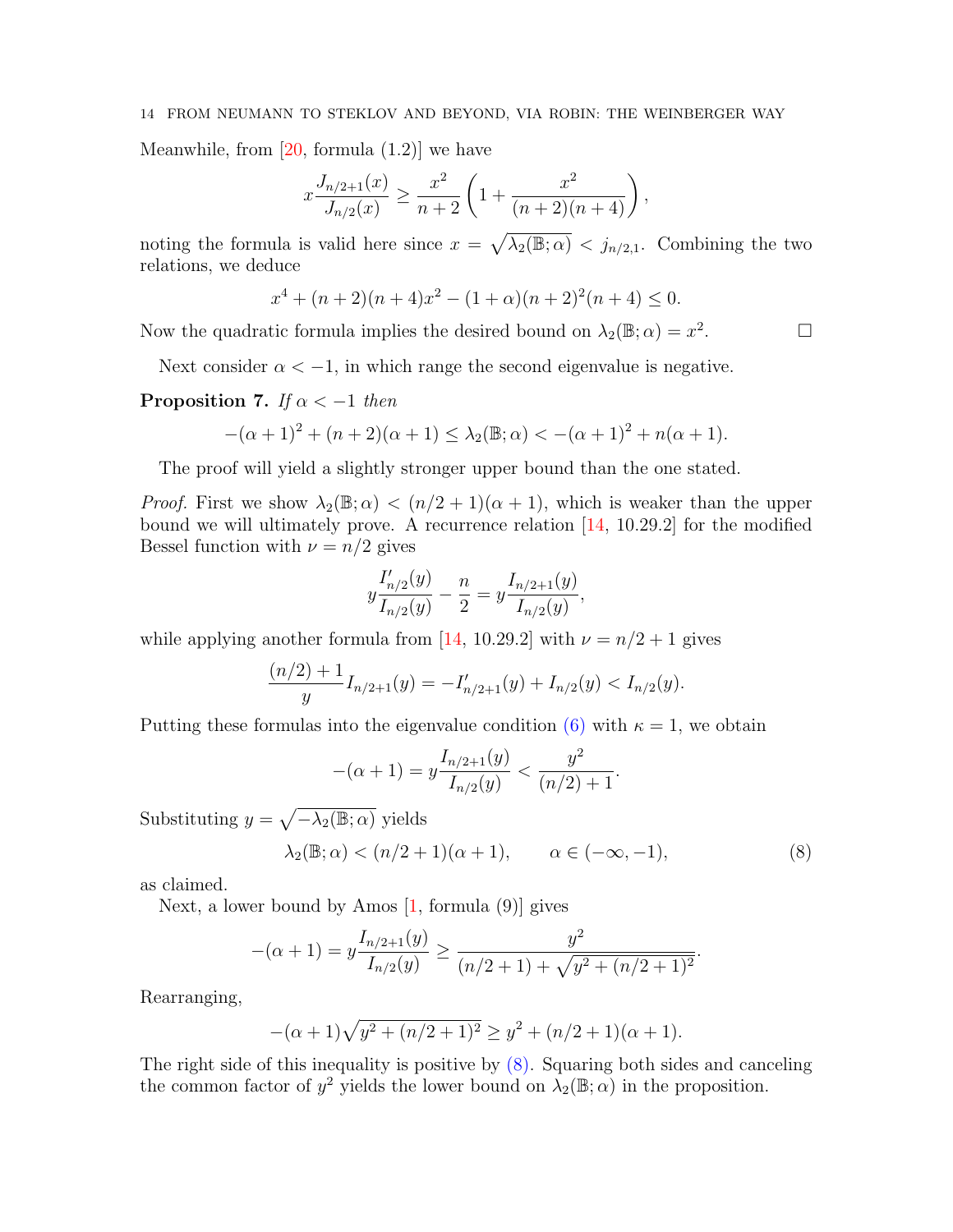An upper bound by Amos  $[1, \text{formula } (11)]$  $[1, \text{formula } (11)]$  gives

$$
-(\alpha+1) = y \frac{I_{n/2+1}(y)}{I_{n/2}(y)} \le \frac{y^2}{n/2 + \sqrt{y^2 + (n/2+2)^2}}.
$$

Rearranging,

$$
-(\alpha + 1)\sqrt{y^2 + (n/2 + 2)^2} \le y^2 + (n/2)(\alpha + 1).
$$

Squaring both sides and solving the resulting quadratic inequality for the negative quantity  $\lambda_2(\mathbb{B}; \alpha) = -y^2$  yields

$$
\lambda_2(\mathbb{B}; \alpha) \leq \frac{1}{2} \left( -(\alpha+1)^2 + n(\alpha+1) - \sqrt{((\alpha+1)^2 - n(\alpha+1))^2 + 8(n+2)(\alpha+1)^2} \right).
$$

By discarding the second term in the square root we obtain the upper bound on  $\lambda_2(\mathbb{B};\alpha)$  in the proposition.

## <span id="page-14-0"></span>7. Proof of [Theorem A](#page-0-0) when  $-R^{-1} \leq \alpha \leq 0$ , and proof of [Corollary B](#page-1-0)

First rescale the domain so that  $\Omega$  has the same volume as the unit ball  $\mathbb{B}$ , using the scaling relation

$$
\lambda(\Omega;\alpha) = t^{-2} \lambda(t^{-1}\Omega;t\alpha), \qquad t > 0,
$$

with the particular choice  $t = R$ .

Step 1. After this rescaling, we have  $R = 1, B = \mathbb{B}$ , and the task is to prove

$$
\lambda_2(\Omega; \alpha) \leq \lambda_2(\mathbb{B}; \alpha), \qquad \alpha \in [-1, 0].
$$

The restriction  $\alpha \geq -1$  ensures by [Proposition 5](#page-7-1) that  $\lambda_2(\mathbb{B}; \alpha) \geq 0$ . Thus we may assume  $\lambda_2(\Omega; \alpha) \geq 0$ , since otherwise there is nothing to prove.

Step 2. To adapt Weinberger's method from the Neumann case [\[22\]](#page-22-2), we define trial functions by

$$
v_{i+1}(x) = g(r) \frac{x_i}{r}, \qquad i = 1, ..., n,
$$

where  $g(r)$  equals the radial part of the second Robin eigenfunction of the unit ball. We constructed g in [Proposition 5](#page-7-1) for  $r \in [0, 1]$ , and now extend it outside the ball by

$$
g(r) = g(1)e^{-\alpha(r-1)}, \quad r > 1.
$$

The slopes of g from the left and right agree at  $r = 1$  because the Robin boundary condition on the unit sphere and the preceding formula for g outside the sphere give

$$
g'(1-) = -\alpha g(1) = g'(1+).
$$

Properties of g we need from [Proposition 5](#page-7-1) are that  $g(r)$  is nonnegative and strictly increasing for  $r \in [0,1]$ , with  $g(0) = 0, g'(0) > 0$ . Note  $g(r)$  is increasing for  $r \geq 1$ , and so  $\int_0^\infty g(r) dr = \infty$ . Clearly  $v_{i+1}$  is  $C^1$ -smooth on  $\mathbb{R}^n$ .

The center of mass result in [Proposition 2](#page-5-0) guarantees the domain  $\Omega$  can be translated to make the following orthogonality conditions hold:

$$
\int_{\Omega} v_{i+1}v_1 dx = 0, \qquad i = 1, \dots, n,
$$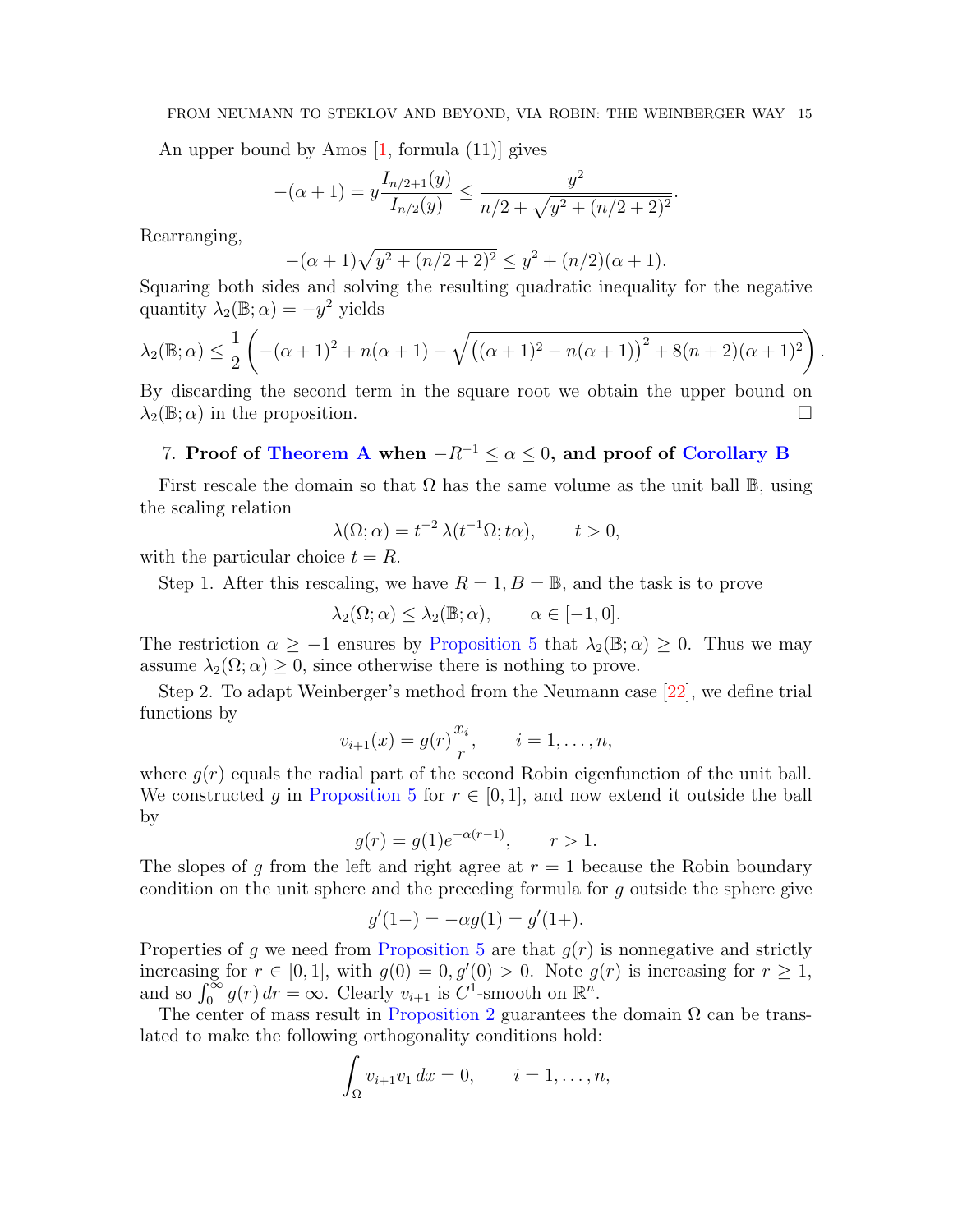where  $v_1 \geq 0$  is the eigenfunction for the first eigenvalue  $\lambda_1(\Omega; \alpha)$ . Each  $v_{i+1}$  is therefore a valid trial function for the second eigenvalue  $\lambda_2(\Omega; \alpha)$ .

Step 3. The Rayleigh characterization of the second eigenvalue implies  $\lambda_2(\Omega; \alpha) \leq$  $Q[v_{i+1}]$ , and so

$$
\lambda_2(\Omega;\alpha)\int_{\Omega}v_{i+1}^2 dx \leq \int_{\Omega}|\nabla v_{i+1}|^2 dx + \alpha \int_{\partial\Omega}v_{i+1}^2 dS, \qquad i = 1,\ldots,n,
$$

with equality when  $\Omega = \mathbb{B}$ . Substituting the definition  $v_{i+1} = g(r)x_i/r$ , we obtain

$$
\lambda_2(\Omega;\alpha) \int_{\Omega} g(r)^2 x_i^2 / r^2 dx
$$
  
\n
$$
\leq \int_{\Omega} (g'(r)^2 x_i^2 / r^2 + r^{-2} g(r)^2 (1 - x_i^2 / r^2)) dx + \alpha \int_{\partial \Omega} g(r)^2 x_i^2 / r^2 dS.
$$

Summing over i gives

$$
\lambda_2(\Omega;\alpha)\int_{\Omega}g(r)^2\,dx\leq \int_{\Omega}\left(g'(r)^2+(n-1)r^{-2}g(r)^2\right)dx+\alpha\int_{\partial\Omega}g(r)^2\,dS.
$$

Next we estimate the boundary integral with a domain integral: from formula [\(2\)](#page-4-1) in [Proposition 1,](#page-4-0) and the fact that  $\alpha \leq 0$ , we deduce

<span id="page-15-0"></span>
$$
\lambda_2(\Omega;\alpha) \int_{\Omega} g(r)^2 dx \le \int_{\Omega} h(r) dx \tag{9}
$$

where

<span id="page-15-1"></span>
$$
h(r) = g'(r)^{2} + (n - 1)r^{-2}g(r)^{2} + 2\alpha g(r)g'(r) + \alpha \frac{n - 1}{r}g(r)^{2}.
$$
 (10)

Equality holds in [\(9\)](#page-15-0) if  $\Omega = \mathbb{B}$ . Note h is continuous, since we constructed g' to be continuous even at  $r = 1$ .

Step 4. To continue adapting Weinberger's method, we show the integrands are monotonic:

<span id="page-15-2"></span>**Lemma 8.**  $g(r)^2$  is increasing and  $h(r)$  is strictly decreasing, for  $0 < r < \infty$ .

*Proof.* By construction  $g(r)$  is strictly increasing and positive for  $0 < r \leq 1$ , and is strictly increasing for  $r \geq 1$  except when  $\alpha = 0$  (in which case  $g(r)$  is constant for  $r \geq 1$ ). The same properties hold for  $g(r)^2$ .

For  $h(r)$ , when  $0 < r < 1$  we differentiate the definition [\(10\)](#page-15-1) to obtain

$$
h'(r) = -2\lambda_2(\mathbb{B}; \alpha)g(r)\big(g'(r) + \alpha g(r)\big) - \frac{2(n-1)}{r}\bigg(g'(r) - \frac{g(r)}{r}\bigg)^2 + \alpha(n-1)\frac{g(r)^2}{r^2} + 2\alpha g'(r)^2,
$$

where we eliminated  $g''(r)$  from the formula with the help of the differential equation [\(5\)](#page-6-2) (taking  $\kappa = 1$  there). The formula for  $h'(r)$  contains four terms. The second term is certainly less than or equal to zero, and so are the third and fourth terms since  $\alpha \leq 0$ . The first term is less than or equal to zero since  $\lambda_2(\mathbb{B}; \alpha) \geq 0, g(r) > 0$ , and

$$
g'(r) + \alpha g(r) > rg'(r) + \alpha g(r) \ge 0
$$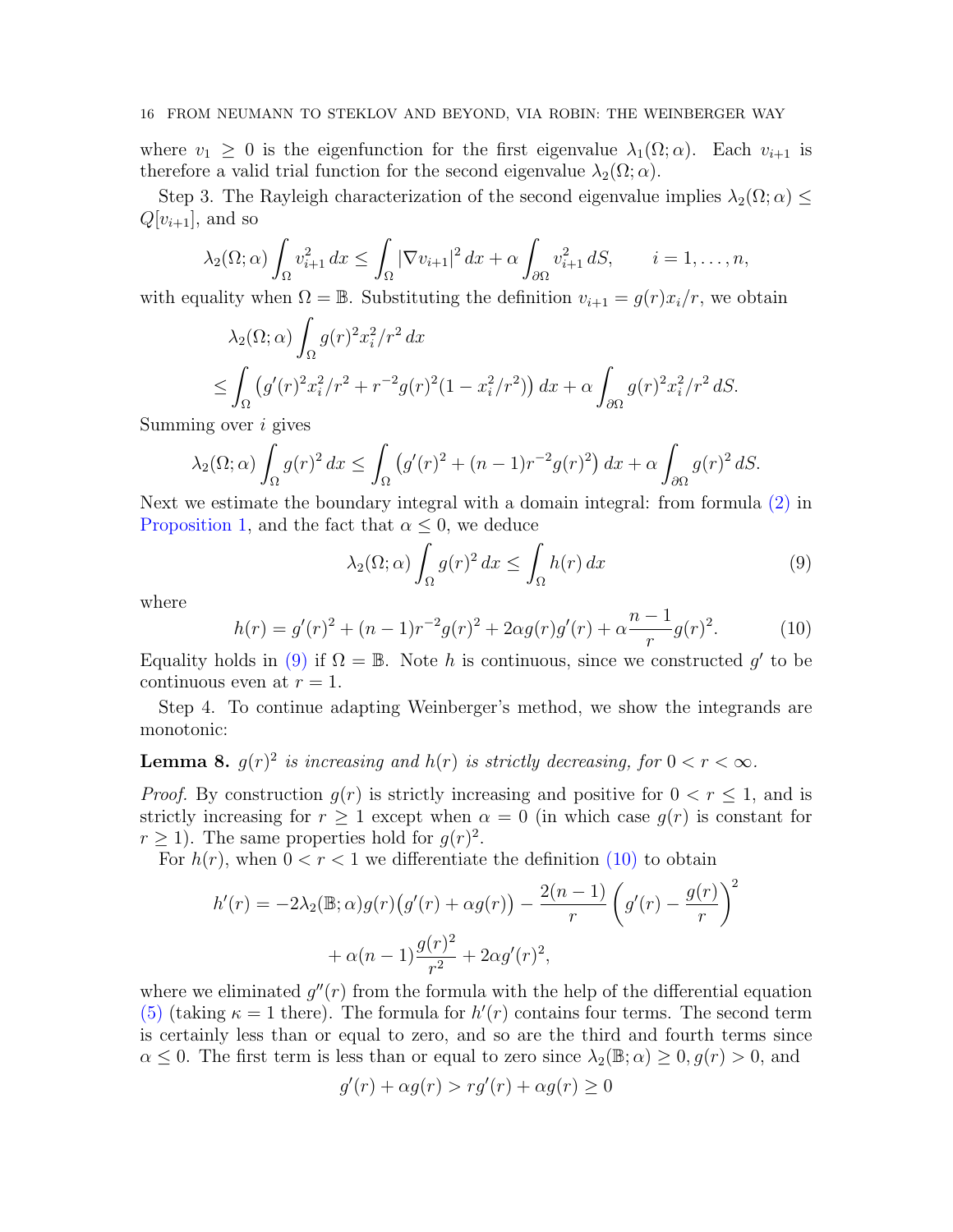by [Proposition 5.](#page-7-1) Thus  $h'(r) \leq 0$ . In fact, when  $\alpha = 0$  the first term in  $h'(r)$  is negative, and when  $-1 \leq \alpha < 0$  the fourth term is negative. Thus  $h'(r) < 0$  when  $0 < r < 1$ .

Now consider  $r \geq 1$ . Substituting  $g(r) = g(1)e^{-\alpha(r-1)}$  into the definition [\(10\)](#page-15-1) for  $h(r)$  gives

$$
h(r) = g(1)^{2} \left(-\alpha^{2} + (n-1)\frac{1+\alpha r}{r^{2}}\right) e^{-2\alpha(r-1)},
$$

and so

$$
h'(r) = g(1)^2 \left(2\alpha^3 - \frac{2(n-1)}{r^3} \left[ (1+\alpha r)^2 - \alpha r/2 \right] \right) e^{-2\alpha(r-1)},
$$

which is negative since  $\alpha \leq 0$ .

Step 5. Since  $g^2$  is increasing and h is strictly decreasing by [Lemma 8,](#page-15-2) the mass transplantation in [Proposition 3](#page-5-1) implies that

$$
\int_{\mathbb{B}} g(r)^2 dx \le \int_{\Omega} g(r)^2 dx,
$$
\n(11)

$$
\int_{\Omega} h(r) dx \le \int_{\mathbb{B}} h(r) dx.
$$
 (12)

In inequality [\(12\),](#page-16-0) equality holds if and only if  $\Omega = \mathbb{B}$ .

Inserting the relations  $(11)$  and  $(12)$  into inequality  $(9)$  gives

<span id="page-16-2"></span>
$$
\lambda_2(\Omega;\alpha) \int_{\mathbb{B}} g(r)^2 dx \le \int_{\mathbb{B}} h(r) dx,
$$
\n(13)

where on the left side of the inequality we used the supposition  $\lambda_2(\Omega; \alpha) \geq 0$ . Our derivation shows that equality holds if and only if  $\Omega = \mathbb{B}$ . Hence  $\lambda_2(\Omega; \alpha) \leq \lambda_2(\mathbb{B}; \alpha)$ , with equality if and only if  $\Omega = \mathbb{B}$ .

Remark. The domain  $\Omega$  in the proof above is obtained from the original domain by rescaling and translation. Thus the equality statement for the original domain is simply that it is a ball, not necessarily centered at the origin.

**Proof of [Corollary B.](#page-1-0)** (a) When  $\alpha = 0$ , the Robin eigenvalue problem becomes the Neumann problem:

$$
-\Delta u = \mu u \quad \text{in } \Omega,
$$
  

$$
\frac{\partial u}{\partial \nu} = 0 \quad \text{on } \partial \Omega.
$$

The Neumann spectrum is traditionally indexed from  $j = 0$  whereas we index the Robin spectrum from  $j = 1$ , and so  $0 = \mu_0 < \mu_1 \leq \mu_2 \leq \ldots$  with  $\mu_1(\Omega) = \lambda_2(\Omega; 0)$ . Thus [Theorem A](#page-0-0) with  $\alpha = 0$  gives Weinberger's upper bound [\[22\]](#page-22-2) on the first nontrivial Neumann eigenvalue:  $\mu_1(\Omega) \leq \mu_1(B)$  with equality if and only if  $\Omega$  is a ball.

<span id="page-16-1"></span><span id="page-16-0"></span>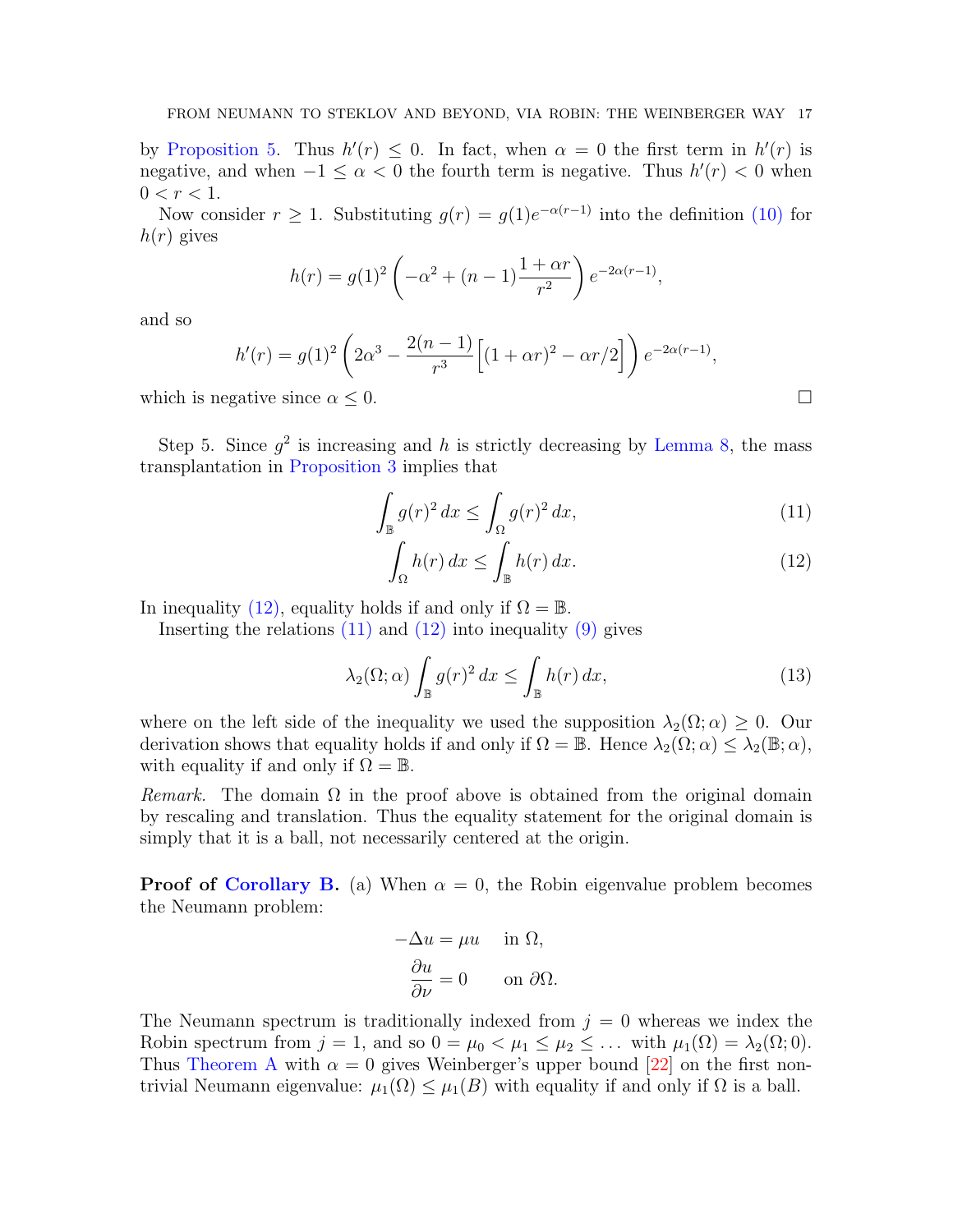(b) Next, the Steklov spectrum of the Laplacian is denoted  $0 = \sigma_0 < \sigma_1 \leq \sigma_2 \leq \ldots$ where the eigenvalue problem is

$$
\Delta u = 0 \quad \text{in } \Omega,
$$
  

$$
\frac{\partial u}{\partial \nu} = \sigma u \quad \text{on } \partial \Omega.
$$

Thus  $\sigma$  belongs to the Steklov spectrum exactly when 0 belongs to the Robin spectrum with  $\alpha = -\sigma$ .

To prove the claim  $\sigma_1(\Omega) \leq \sigma_1(B)$  in the corollary, again rescale  $\Omega$  so that it has the same volume as the unit ball. Choosing  $\alpha = -1$  in [Theorem A](#page-0-0) implies

$$
\lambda_2(\Omega;-1)\leq \lambda_2\big(\mathbb{B};-1\big)=0.
$$

Choosing instead  $\alpha = 0$  gives  $\lambda_2(\Omega; 0) = \mu_1(\Omega) > 0$ . Since Robin eigenvalues vary continuously with  $\alpha$ , some number  $\tilde{\alpha} \in [-1, 0)$  must exist for which  $\lambda_2(\Omega; \tilde{\alpha}) = 0$ . We choose  $\tilde{\alpha}$  to be the greatest such number, so that  $\lambda_2(\Omega; \alpha) > 0$  for all  $\alpha > \tilde{\alpha}$ . Then  $-\tilde{\alpha}$  belongs to the Steklov spectrum, and is the smallest positive Steklov eigenvalue. Hence  $\sigma_1(\Omega) = -\tilde{\alpha} \leq 1 = \sigma_1(\mathbb{B})$ , as we needed to show. If equality holds then  $\tilde{\alpha} = -1$ , and so  $\lambda_2(\Omega; -1) = 0 = \lambda_2(\mathbb{B}; -1)$ . The equality statement in [Theorem A](#page-0-0) then implies  $\Omega$  is a ball.

# 8. Proof of [Theorem A](#page-0-0) when  $-\frac{n+1}{n}R^{-1} \leq \alpha < -R^{-1}$

<span id="page-17-0"></span>By rescaling we may take  $R = 1$  so that B is the unit ball  $\mathbb{B}$ , as previously. When  $\alpha < -1$  the second eigenvalue of the unit ball is negative, and so the derivation of inequality [\(13\)](#page-16-2) from [\(11\)](#page-16-1) breaks down. So we modify the proof of [Theorem A.](#page-0-0) By subtracting  $\lambda_2(\mathbb{B}; \alpha) \int_{\Omega} g(r)^2 dx$  from both sides of [\(9\)](#page-15-0) we find

<span id="page-17-4"></span><span id="page-17-1"></span>
$$
\left(\lambda_2(\Omega;\alpha) - \lambda_2(\mathbb{B};\alpha)\right) \int_{\Omega} g(r)^2 \, dx \le \int_{\Omega} \widetilde{h}(r) \, dx \tag{14}
$$

where

$$
\widetilde{h}(r) = h(r) - \lambda_2(\mathbb{B}; \alpha)g(r)^2
$$
  
=  $g'(r)^2 + (n-1)r^{-2}g(r)^2 + 2\alpha g(r)g'(r) + \alpha \frac{n-1}{r}g(r)^2 - \lambda_2(\mathbb{B}; \alpha)g(r)^2$ . (15)

Note  $\hat{h}$  is continuous, since g and g' are continuous. We now modify Steps 4 and 5. Step  $\overline{4}$ . The modified integrand is monotonic:

<span id="page-17-3"></span>Lemma 9. If  $\alpha \in \left[-\frac{n+1}{n}\right]$  $\frac{+1}{n}, -1$ ) then  $h(r)$  is strictly decreasing, for  $0 < r < \infty$ . Proof. [Proposition 7](#page-13-1) implies that

<span id="page-17-2"></span>
$$
\lambda_2(\mathbb{B}; \alpha) + \alpha^2 \ge -(\alpha + 1)^2 + (n + 2)(\alpha + 1) + \alpha^2
$$
  
=  $n(\alpha + 1) + 1$   
 $\ge 0$  (16)

because  $\alpha \geq -(n+1)/n$ . We will use this fact below, when treating  $\tilde{h}(r)$ .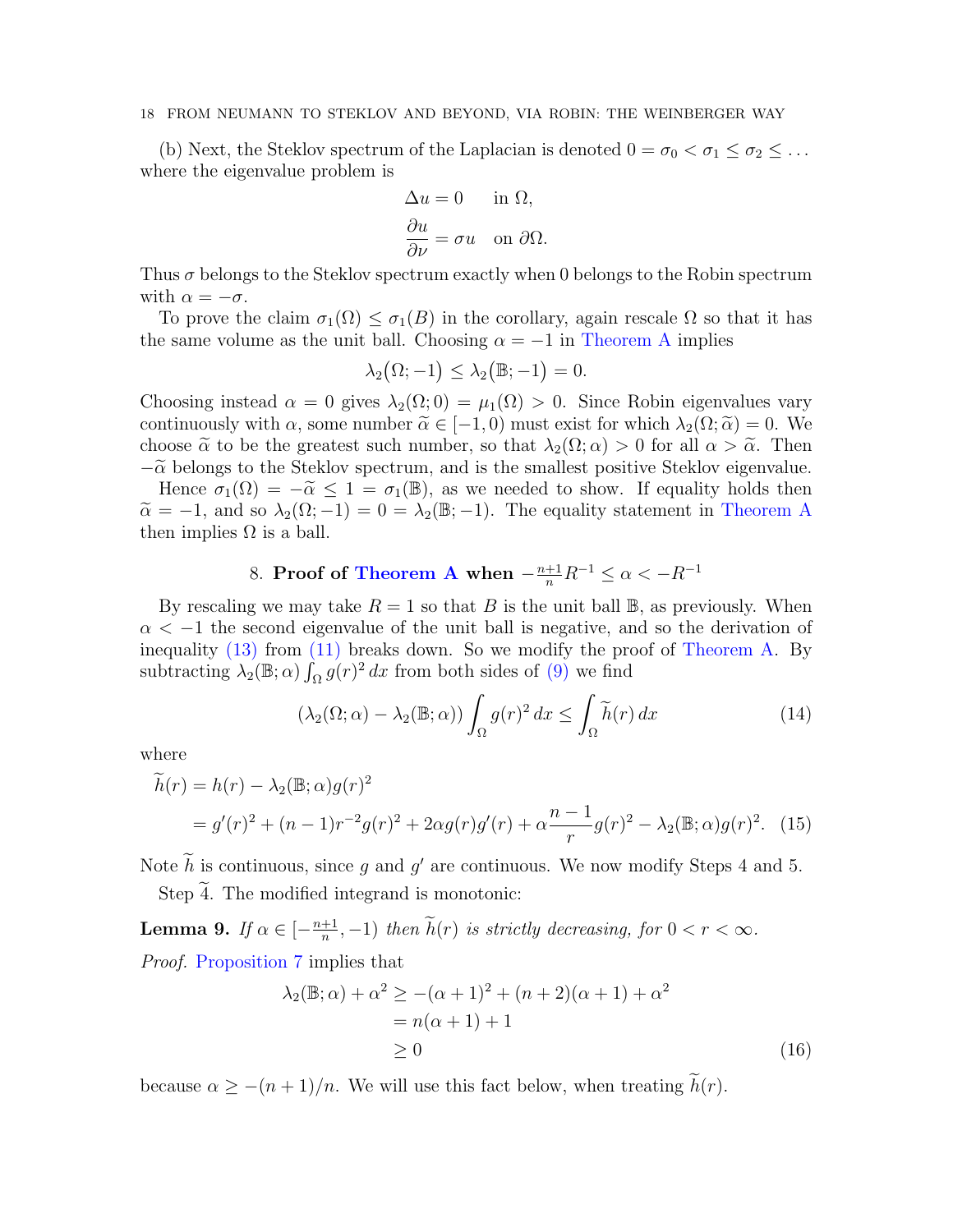First consider the range  $0 < r < 1$ . Differentiating definition [\(15\)](#page-17-1) gives

$$
\widetilde{h}'(r) = 2\left( ag'(r)^{2} + bg'(r)g(r)/r + c\left(g(r)/r\right)^{2} \right)
$$

where we eliminated  $g''(r)$  from the formulas with the help of the differential equation [\(5\)](#page-6-2) (taking  $\kappa = 1$  there), and the coefficients are

$$
a = \alpha - \frac{n-1}{r},
$$
  
\n
$$
b = -2\lambda r + 2\frac{n-1}{r},
$$
  
\n
$$
c = -\alpha\lambda r^2 + \frac{1}{2}(n-1)\alpha - \frac{n-1}{r},
$$

with  $\lambda = \lambda_2(\mathbb{B}; \alpha)$ .

The coefficients a and c are negative. We will show the discriminant  $b^2 - 4ac$  is also negative, so that  $\tilde{h}'(r) < 0$  as desired. Fix the parameters  $n \geq 2, 0 < r < 1, -\frac{n+1}{n} \leq$  $\alpha < -1$ . We will prove the discriminant is negative for all values  $\lambda \in [-\alpha^2, 0]$ , which suffices for our purposes since  $\lambda_2(\mathbb{B}; \alpha)$  lies in that interval by inequality [\(16\),](#page-17-2) when  $-\frac{n+1}{n} \leq \alpha < -1.$ 

The discriminant is a quadratic function of  $\lambda$ : let

$$
q(\lambda) = r^2(b^2 - 4ac)
$$
  
=  $2r ((n - 1)\alpha(n + 1 - r\alpha) - 2r(2(n - 1) + r\alpha(n - 1 - r\alpha))\lambda + 2r^3\lambda^2),$ 

where we multiplied the discriminant by  $r^2$  for convenience. Clearly  $q(\lambda)$  is convex, since  $q''(\lambda) = 8r^4 > 0$ . In order to prove q is negative we need only show negativity at the endpoints, that is, at  $\lambda = 0$  and  $\lambda = -\alpha^2$ . This is easily done, since

$$
q(0) = 2r\alpha(n-1)(n+1-r\alpha) < 0
$$

and

$$
q(-\alpha^2) = \frac{1}{2}r\alpha(n-1)\left(8(r\alpha+3/4)^2+4n-1/2\right) < 0.
$$

It remains to consider the range  $r \geq 1$ . Substituting  $g(r) = g(1)e^{-\alpha(r-1)}$  into the definition [\(15\)](#page-17-1) gives

$$
\widetilde{h}(r) = g(1)^2 \left( (n-1) \frac{1+\alpha r}{r^2} - \alpha^2 - \lambda_2(\mathbb{B}; \alpha) \right) e^{-2\alpha(r-1)},
$$

and so

$$
\widetilde{h}'(r) = g(1)^2 \left( -\frac{2(n-1)}{r^3} (1+\alpha r)^2 + \frac{n-1}{r^2} \alpha + 2\alpha (\alpha^2 + \lambda_2(\mathbb{B}; \alpha)) \right) e^{-2\alpha(r-1)}.
$$

Recalling that  $\lambda_2(\mathbb{B}; \alpha) + \alpha^2 \ge 0$  by [\(16\),](#page-17-2) we conclude  $\widetilde{h}'(r) < 0$  when  $r > 1$ , and so  $\widehat{h}(r)$  is strictly decreasing for  $r \geq 1$ .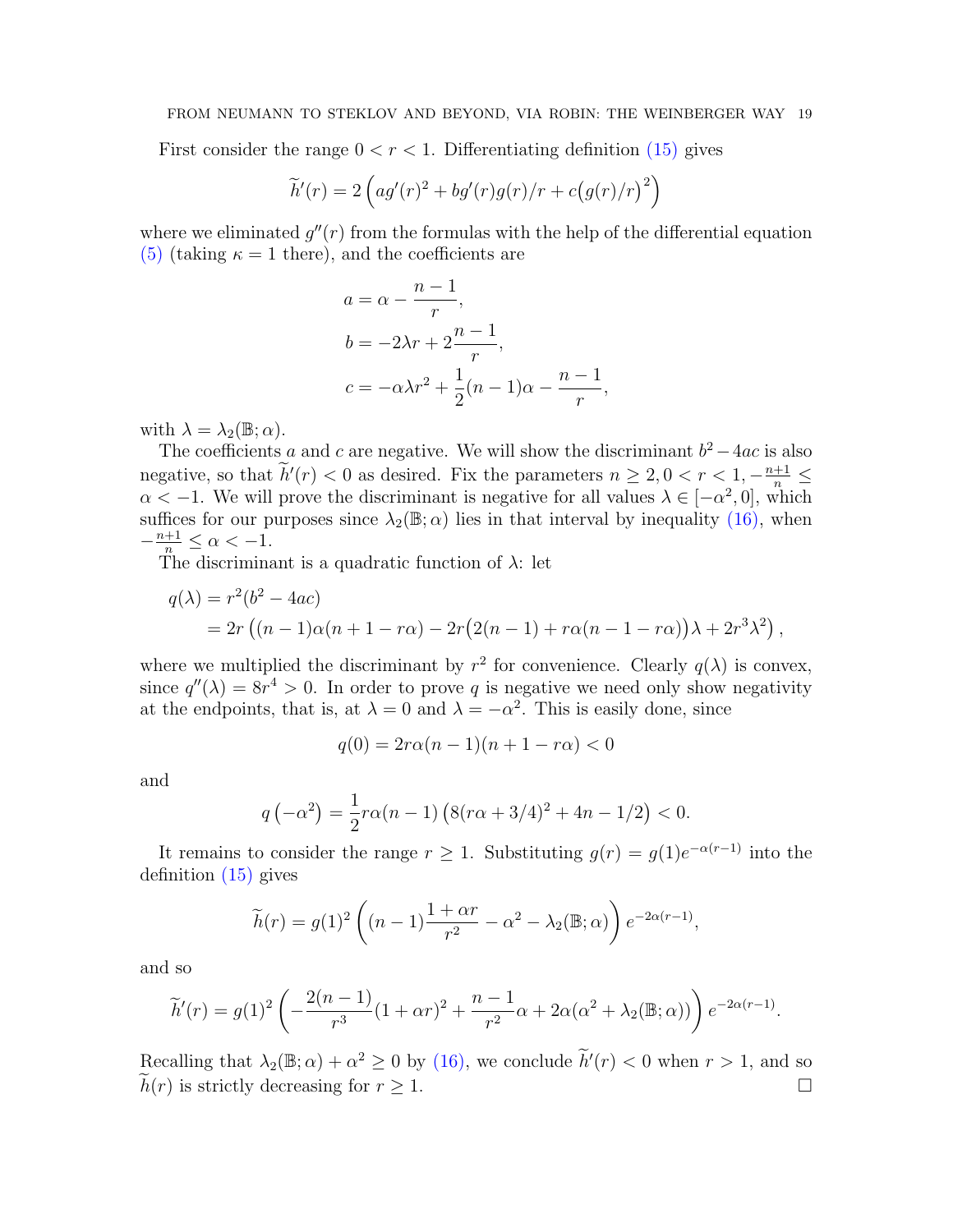Step  $\tilde{5}$ . Since  $\tilde{h}$  is strictly decreasing by [Lemma 9,](#page-17-3) the mass transplantation in [Proposition 3](#page-5-1) implies that

$$
\int_{\Omega} \widetilde{h}(r) \, dx \le \int_{\mathbb{B}} \widetilde{h}(r) \, dx,
$$

with equality if and only if  $\Omega = \mathbb{B}$ . Inserting this last inequality into [\(14\),](#page-17-4) we deduce

$$
(\lambda_2(\Omega;\alpha) - \lambda_2(\mathbb{B};\alpha)) \int_{\Omega} g(r)^2 dx \le \int_{\mathbb{B}} \widetilde{h}(r) dx
$$

with equality if and only if  $\Omega = \mathbb{B}$ . The left side equals 0 when  $\Omega = \mathbb{B}$  and so the right side must equal 0. (Alternatively, the right side can be evaluated to equal 0 by using the definition of  $\tilde{h}$  and the differential equation satisfied by g.) Thus

$$
\lambda_2(\Omega;\alpha) - \lambda_2(\mathbb{B};\alpha) \le 0
$$

with equality if and only if  $\Omega = \mathbb{B}$ , which completes the proof of the theorem.

#### **ACKNOWLEDGMENTS**

This research was supported by a grant from the Simons Foundation (#429422 to Richard Laugesen), by travel support for Laugesen from the American Institute of Mathematics to the workshop on *Steklov Eigenproblems* (April–May 2018), and by the Fundação para a Ciência e a Tecnologia (Portugal) through project PTDC/MAT-CAL/4334/2014 (Pedro Freitas). The research advanced considerably during the workshop on *Eigenvalues and Inequalities* at Institut Mittag–Leffler (May 2018), organized by Rafael Benguria, Hynek Kovarik and Timo Weidl.

#### Appendix A. Bessel function facts

This appendix establishes monotonicity properties of Bessel and modified Bessel functions that were used in [Section 5](#page-6-3) to analyze the Robin spectrum of the ball.

<span id="page-19-0"></span>**Lemma 10.** Let  $\nu \geq 0$ . The function  $r I_{\nu}'(r) / I_{\nu}(r)$  is strictly increasing from  $\nu$  to  $\infty$ as r increases from 0 to  $\infty$ . Further, for each positive r the expression  $rI_{\nu}'(r)/I_{\nu}(r)$ is strictly increasing as a function of  $\nu \geq 0$ .

Proof. The infinite product expansion of the modified Bessel function (found by using the relation  $I_{\nu}(r) = i^{-\nu} J_{\nu}(ir)$  and the product for  $J_{\nu}$  in [\[14,](#page-21-17) 10.21.15]) gives

<span id="page-19-1"></span>
$$
r \frac{I'_{\nu}(r)}{I_{\nu}(r)} = r \frac{d}{dr} \log I_{\nu}(r)
$$
  
=  $\nu + 2 \sum_{m=1}^{\infty} \frac{r^2}{r^2 + j_{\nu,m}^2}.$  (17)

Each term of the sum is strictly increasing as a function of  $r$ , by  $(17)$ , and the sum clearly tends to  $\infty$  as  $r \to \infty$ .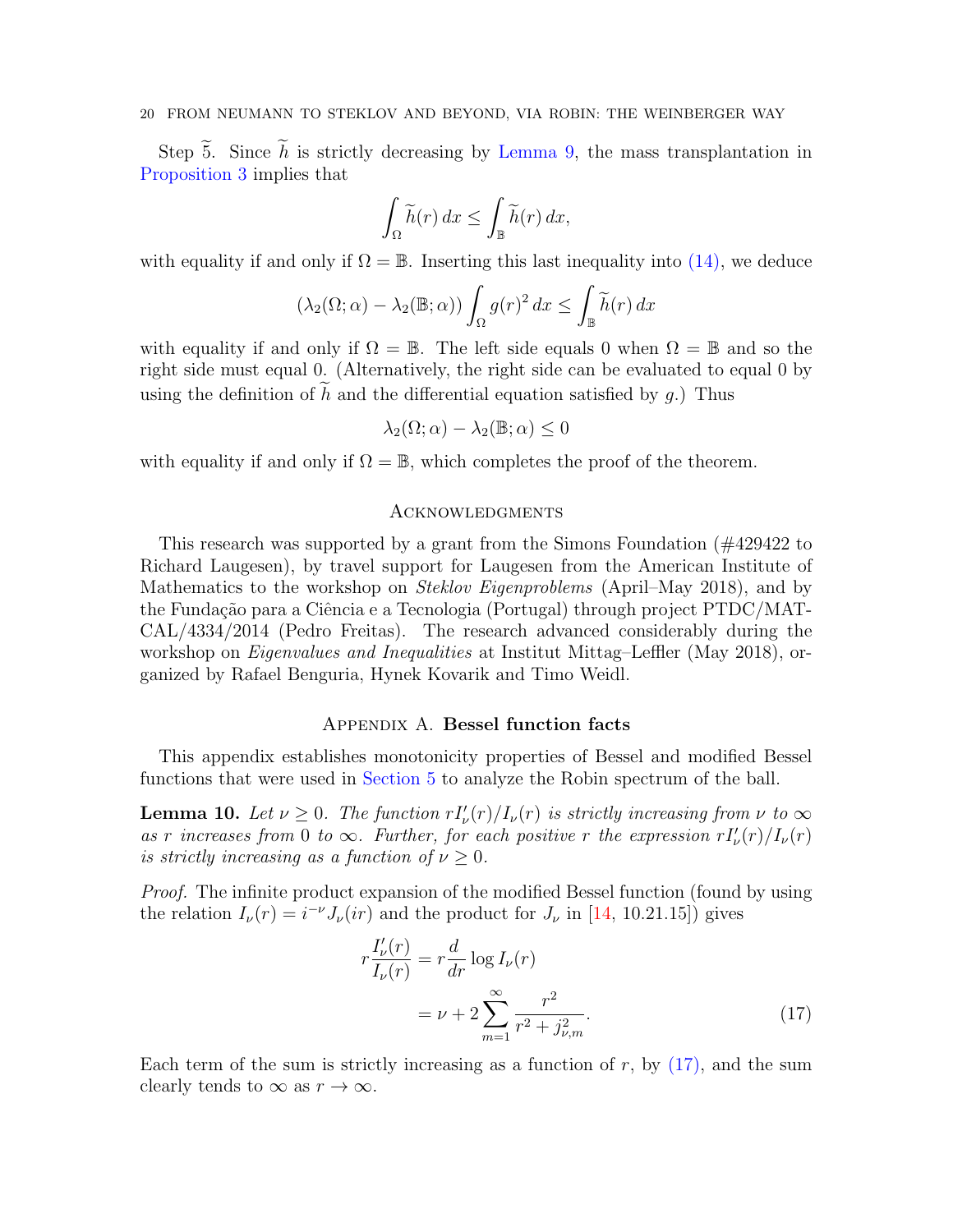For monotonicity with respect to  $\nu$ , let  $\delta > 0$  and  $0 \le \nu \le \nu + \delta$ . We want to show

$$
r\frac{I_{\nu}'(r)}{I_{\nu}(r)} < r\frac{I_{\nu+\delta}'(r)}{I_{\nu+\delta}(r)}
$$

for each  $r > 0$ , which is equivalent to

$$
\left(\log \frac{I_{\nu+\delta}(r)}{I_{\nu}(r)}\right)' > 0.
$$

This inequality holds for small  $r > 0$ , since the leading order term in the power series for  $I_{\nu}(r)$  is  $(r/2)^{\nu}$  (see [\[14,](#page-21-17) 10.25.2]), and similarly for  $I_{\nu+\delta}(r)$ .

To show the inequality holds for all  $r > 0$ , it suffices to establish the following implication:

$$
\left(\log \frac{I_{\nu+\delta}(r)}{I_{\nu}(r)}\right)' = 0 \quad \Longrightarrow \quad \left(\log \frac{I_{\nu+\delta}(r)}{I_{\nu}(r)}\right)'' > 0.
$$

Expanded out, the implication reads

$$
\frac{I'_{\nu}(r)}{I_{\nu}(r)} = \frac{I'_{\nu+\delta}(r)}{I_{\nu+\delta}(r)} \quad \Longrightarrow \quad \frac{I''_{\nu}(r)}{I_{\nu}(r)} - \left(\frac{I'_{\nu}(r)}{I_{\nu}(r)}\right)^2 < \frac{I''_{\nu+\delta}(r)}{I_{\nu+\delta}(r)} - \left(\frac{I'_{\nu+\delta}(r)}{I_{\nu+\delta}(r)}\right)^2.
$$

We may substitute for the second derivatives using the modified Bessel equation

$$
r^{2}I_{\nu}''(r) + rI_{\nu}'(r) - (r^{2} + \nu^{2})I_{\nu}(r) = 0,
$$

thereby reducing the desired conclusion to

$$
\frac{\nu^2}{r^2} - \frac{1}{r} \frac{I'_{\nu}(r)}{I_{\nu}(r)} - \left(\frac{I'_{\nu}(r)}{I_{\nu}(r)}\right)^2 < \frac{(\nu + \delta)^2}{r^2} - \frac{1}{r} \frac{I'_{\nu + \delta}(r)}{I_{\nu + \delta}(r)} - \left(\frac{I'_{\nu + \delta}(r)}{I_{\nu + \delta}(r)}\right)^2
$$

Applying the hypothesis reduces the inequality to  $\nu^2 < (\nu + \delta)^2$ , which is true.

<span id="page-20-0"></span>**Lemma 11.** Let  $\nu \geq 0$ . The function  $r J'_{\nu}(r) / J_{\nu}(r)$  is strictly decreasing from  $\nu$  to  $-\infty$  on the interval  $(0, j_{\nu,1})$ , and strictly decreasing from  $\infty$  to  $-\infty$  on each interval  $(j_{\nu,m}, j_{\nu,m+1})$  for  $m \geq 1$ , that is, between successive zeros of the denominator.

Further, for each positive r, the expression  $r J_{\nu}'(r) / J_{\nu}(r)$  is strictly increasing as a function of  $\nu \geq 0$  on each interval of *ν*-values on which r is not a zero of  $J_{\nu}$ .

Proof. The infinite product expansion of the Bessel function [\[14,](#page-21-17) 10.21.15] gives

$$
r\frac{J_{\nu}'(r)}{J_{\nu}(r)} = r\frac{d}{dr}\log J_{\nu}(r)
$$
  
=  $\nu + 2\sum_{m=1}^{\infty} \frac{r^2}{r^2 - j_{\nu,m}^2}$  (18)

$$
= \nu + 2 \sum_{m=1}^{\infty} \left( \frac{j_{\nu,m}^2}{r^2 - j_{\nu,m}^2} + 1 \right). \tag{19}
$$

<span id="page-20-2"></span><span id="page-20-1"></span>.

Each term of the sum is strictly decreasing as a function of  $r$  wherever it is defined, by [\(19\),](#page-20-1) and the sum clearly tends to  $-\infty$  as  $r \to j_{\nu,m}$  from the left, and tends to  $\infty$ as  $r \rightarrow j_{\nu,m}$  from the right..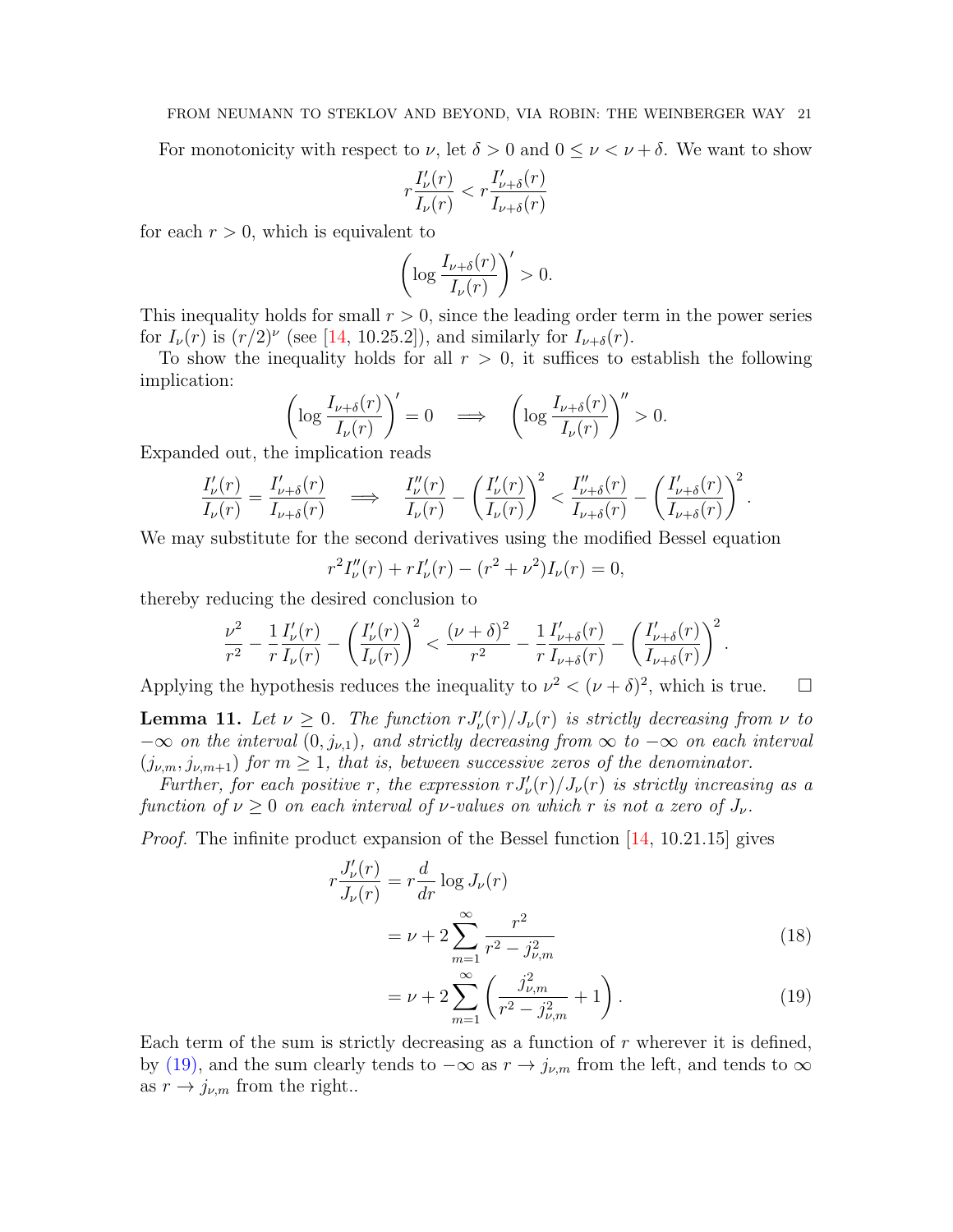Further, each zero  $j_{\nu,m}$  is strictly increasing as a function of  $\nu$ , by [\[14,](#page-21-17) 10.21(iv)], and so the expression in [\(18\)](#page-20-2) is strictly increasing as a function of  $\nu$ , when r is fixed, provided  $\nu$  avoids values at which  $r = j_{\nu,m}$  for some m.

Aside. Monotonicity with respect to  $\nu$  can also be proved by studying the second derivative of  $\log |J_{\nu+1}/J_{\nu}|$ , like we did for modified Bessel functions in the proof of [Lemma 10.](#page-19-0)  $\Box$ 

#### **REFERENCES**

- <span id="page-21-19"></span>[1] D. E. Amos, Computation of modified Bessel functions and their ratios, Math. Comp. 28 (1974), 239–251.
- <span id="page-21-12"></span>[2] P. R. S. Antunes, P. Freitas and D. Krejčiřík, Bounds and extremal domains for Robin eigenvalues with negative boundary parameter, Adv. Calc. Var. 10 (2017), 357–379.
- <span id="page-21-8"></span>[3] M. Bareket, On an isoperimetric inequality for the first eigenvalue of a boundary value problem, SIAM J. Math. Anal. 8 (1977), 280–287.
- <span id="page-21-4"></span>[4] M.-H. Bossel, Membranes élastiquement liées: Extension du théoréme de Rayleigh-Faber-Krahn et de l'inégalité de Cheeger, C. R. Acad. Sci. Paris Sér. I Math. 302 (1986), 47–50.
- <span id="page-21-16"></span>[5] L. Brasco and G. De Philippis, Spectral inequalities in quantitative form. In: [\[19\]](#page-21-3) Shape Optimization and Spectral Theory, ed. A. Henrot. De Gruyter Open, Warsaw/Berlin, 2017.
- <span id="page-21-1"></span>[6] F. Brock, An isoperimetric inequality for eigenvalues of the Stekloff problem, ZAMM Z. Angew. Math. Mech. 81 (2001), 69–71.
- <span id="page-21-2"></span>[7] D. Bucur, V. Ferone, C. Nitsch and C. Trombetti, Weinstock inequality in higher dimensions, preprint. [ArXiv:1710.04587](http://front.math.ucdavis.edu/1710.04587)
- <span id="page-21-13"></span>[8] D. Bucur, V. Ferone, C. Nitsch and C. Trombetti, A sharp estimate for the first Robin-Laplacian eigenvalue with negative boundary parameter, preprint. [ArXiv:1810.06108](http://front.math.ucdavis.edu/1810.06108)
- <span id="page-21-0"></span>[9] D. Bucur, P. Freitas and J. B. Kennedy, The Robin problem. In: [\[19\]](#page-21-3) Shape Optimization and Spectral Theory, ed. A. Henrot. De Gruyter Open, Warsaw/Berlin, 2017.
- <span id="page-21-6"></span>[10] D. Bucur and A. Giacomini, A variational approach to the isoperimetric inequality for the Robin eigenvalue problem, Arch. Ration. Mech. Anal. 198 (2010), 927–961.
- <span id="page-21-7"></span>[11] D. Bucur and A. Giacomini, Faber–Krahn inequalities for the Robin-Laplacian: a free discontinuity approach, Arch. Ration. Mech. Anal. 218 (2015), 757–824.
- <span id="page-21-15"></span>[12] D. Bucur and A. Henrot, Maximization of the second non-trivial Neumann eigenvalue, Preprint (2018). [ArXiv:1801.07435](http://front.math.ucdavis.edu/1801.07435)
- <span id="page-21-5"></span>[13] D. Daners, A Faber-Krahn inequality for Robin problems in any space dimension, Math. Ann. 335 (2006), 767–785.
- <span id="page-21-17"></span>[14] Digital Library of Mathematical Functions (NIST). http://dlmf.nist.gov/, Release 1.0.18 of 2018-03-27. F. W. J. Olver, A. B. Olde Daalhuis, D. W. Lozier, B. I. Schneider, R. F. Boisvert, C. W. Clark, B. R. Miller and B. V. Saunders, eds.
- <span id="page-21-10"></span>[15] V. Ferone, C. Nitsch and C. Trombetti, On a conjectured reversed Faber–Krahn inequality for a Steklov-type Laplacian eigenvalue, Commun. Pure Appl. Anal. 14 (2015), 63–81.
- <span id="page-21-14"></span>[16] P. Freitas and J. B. Kennedy, *Extremal domains and Pólya-type inequalities for the Robin* Laplacian on rectangles and unions of rectangles, Preprint (2018).
- <span id="page-21-11"></span>[17] P. Freitas and D. Krejčiřík, *The first Robin eigenvalue with negative boundary parameter*, Adv. Math. 280 (2015), 322–339.
- <span id="page-21-9"></span>[18] T. Giorgi and R. Smits, Eigenvalue estimates and critical temperature in zero fields for enhanced surface superconductivity, Z. Angew. Math. Phys. 58 (2007), 224–245.
- <span id="page-21-3"></span>[19] A. Henrot, ed. Shape Optimization and Spectral Theory. De Gruyter Open, Warsaw, 2017.
- <span id="page-21-18"></span>[20] E. K. Ifantis and P. D. Siafarikas, Inequalities involving Bessel and modified Bessel functions, J. Math. Anal. Appl. 147 (1990), 214–227.